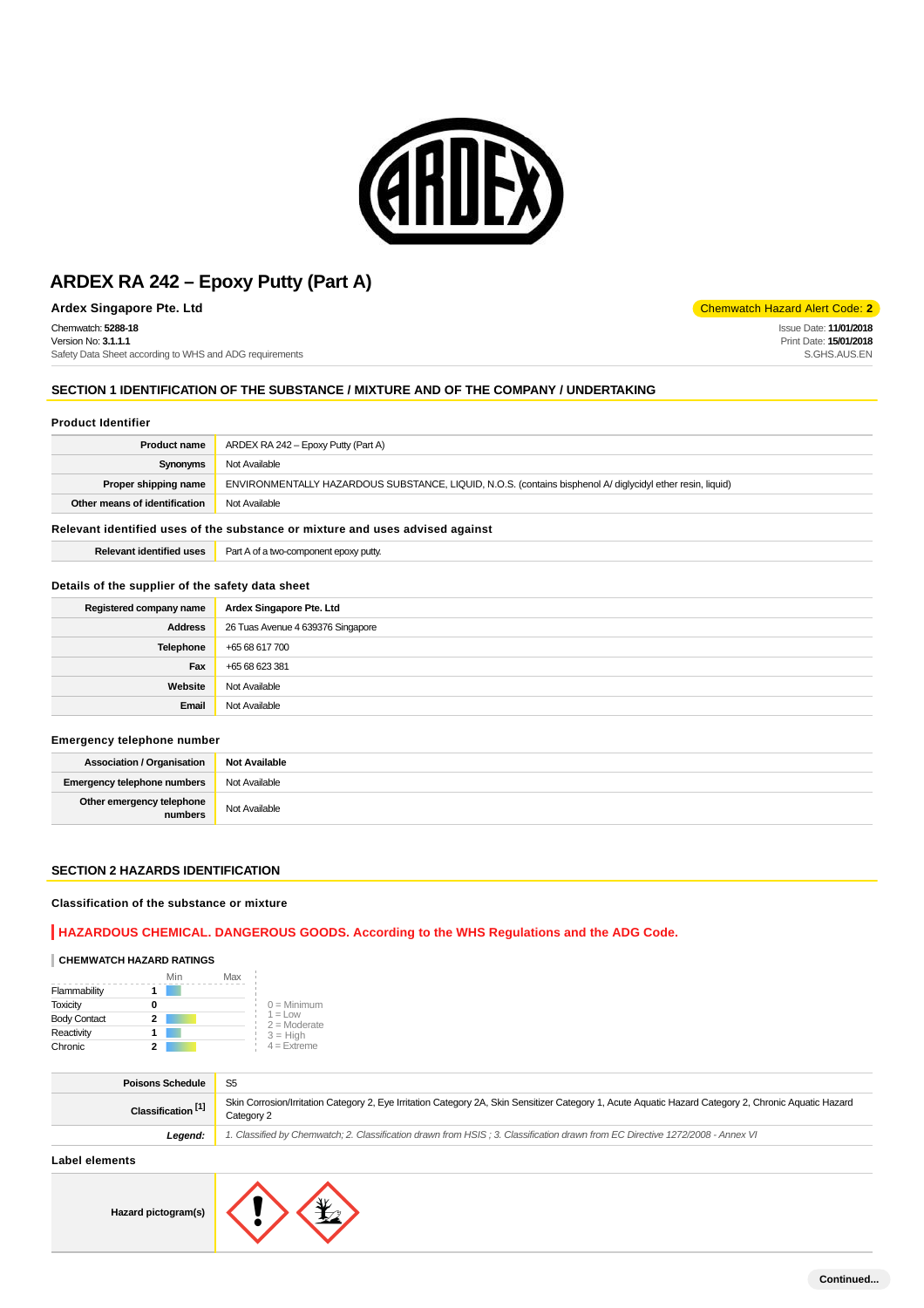| <b>SIGNAL WORD</b>                           | <b>WARNING</b>                                                             |  |
|----------------------------------------------|----------------------------------------------------------------------------|--|
| Hazard statement(s)                          |                                                                            |  |
| H315                                         | Causes skin irritation.                                                    |  |
| H319                                         | Causes serious eye irritation.                                             |  |
| H317                                         | May cause an allergic skin reaction.                                       |  |
| H411                                         | Toxic to aquatic life with long lasting effects.                           |  |
| <b>Precautionary statement(s) Prevention</b> |                                                                            |  |
| P280                                         | Wear protective gloves/protective clothing/eye protection/face protection. |  |

| P <sub>280</sub> | Wear protective gloves/protective clothing/eye protection/face protection. |  |
|------------------|----------------------------------------------------------------------------|--|
| P <sub>261</sub> | Avoid breathing mist/vapours/spray.                                        |  |
| P273             | Avoid release to the environment.                                          |  |
| P272             | Contaminated work clothing should not be allowed out of the workplace.     |  |

### **Precautionary statement(s) Response**

| P362           | Take off contaminated clothing and wash before reuse.                                                                            |  |
|----------------|----------------------------------------------------------------------------------------------------------------------------------|--|
| P302+P352      | IF ON SKIN: Wash with plenty of soap and water.                                                                                  |  |
| P305+P351+P338 | IF IN EYES: Rinse cautiously with water for several minutes. Remove contact lenses, if present and easy to do. Continue rinsing. |  |
| P333+P313      | If skin irritation or rash occurs: Get medical advice/attention.                                                                 |  |

### **Precautionary statement(s) Storage**

Not Applicable

### **Precautionary statement(s) Disposal**

| P501 | Dispose of contents/container in accordance with local regulations. |
|------|---------------------------------------------------------------------|
|------|---------------------------------------------------------------------|

# **SECTION 3 COMPOSITION / INFORMATION ON INGREDIENTS**

#### **Substances**

See section below for composition of Mixtures

### **Mixtures**

| <b>CAS No</b> | %[weight] | <b>Name</b>                                 |
|---------------|-----------|---------------------------------------------|
| 25068-38-6    | NotSpec.  | bisphenol A/ diglycidyl ether resin, liquid |
| 68609-97-2    | NotSpec.  | (C12-14) alk vid void vi ether              |

#### **SECTION 4 FIRST AID MEASURES**

#### **Description of first aid measures**

| <b>Eye Contact</b>  | If this product comes in contact with the eyes:<br>• Wash out immediately with fresh running water.<br>Ensure complete irrigation of the eye by keeping eyelids apart and away from eye and moving the eyelids by occasionally lifting the upper and lower lids.<br>► Seek medical attention without delay; if pain persists or recurs seek medical attention.<br>► Removal of contact lenses after an eye injury should only be undertaken by skilled personnel.                                                                                                                                                                                            |
|---------------------|--------------------------------------------------------------------------------------------------------------------------------------------------------------------------------------------------------------------------------------------------------------------------------------------------------------------------------------------------------------------------------------------------------------------------------------------------------------------------------------------------------------------------------------------------------------------------------------------------------------------------------------------------------------|
| <b>Skin Contact</b> | If skin contact occurs:<br>Immediately remove all contaminated clothing, including footwear.<br>Flush skin and hair with running water (and soap if available).<br>▶ Seek medical attention in event of irritation.                                                                                                                                                                                                                                                                                                                                                                                                                                          |
| Inhalation          | If fumes, aerosols or combustion products are inhaled remove from contaminated area.<br>• Other measures are usually unnecessary.                                                                                                                                                                                                                                                                                                                                                                                                                                                                                                                            |
| Ingestion           | For advice, contact a Poisons Information Centre or a doctor at once.<br>• Urgent hospital treatment is likely to be needed.<br><b>If swallowed do NOT induce vomiting.</b><br>► If vomiting occurs, lean patient forward or place on left side (head-down position, if possible) to maintain open airway and prevent aspiration.<br>• Observe the patient carefully.<br>▶ Never give liquid to a person showing signs of being sleepy or with reduced awareness; i.e. becoming unconscious.<br>• Give water to rinse out mouth, then provide liquid slowly and as much as casualty can comfortably drink.<br>Transport to hospital or doctor without delay. |

**Indication of any immediate medical attention and special treatment needed**

Treat symptomatically.

# **SECTION 5 FIREFIGHTING MEASURES**

### **Extinguishing media**

- Foam.
- Dry chemical powder.
- BCF (where regulations permit).
- Carbon dioxide.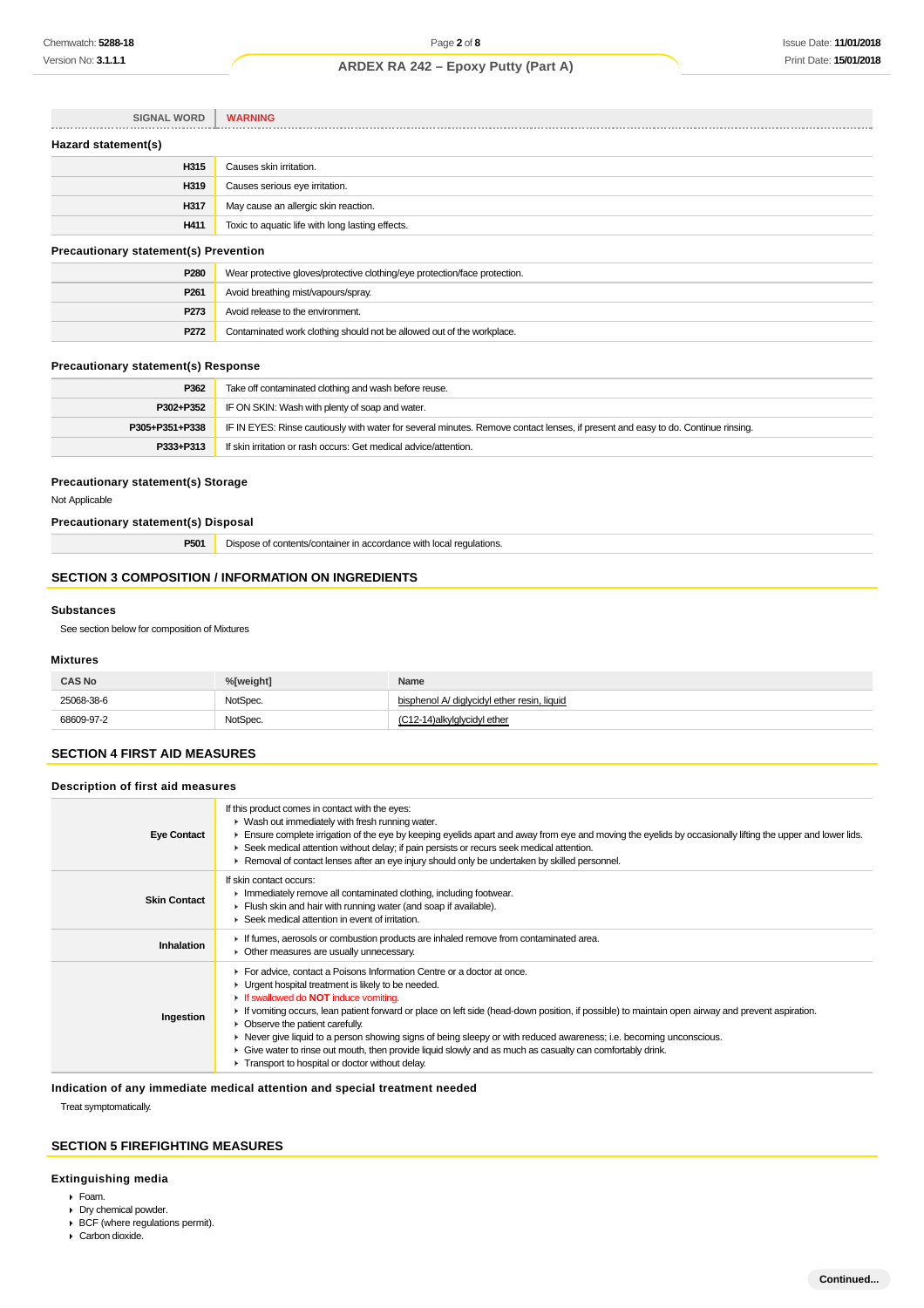## **Special hazards arising from the substrate or mixture**

| <b>Fire Incompatibility</b>    | Avoid contamination with oxidising agents i.e. nitrates, oxidising acids, chlorine bleaches, pool chlorine etc. as ignition may result                                                                                                                                                                                                                   |
|--------------------------------|----------------------------------------------------------------------------------------------------------------------------------------------------------------------------------------------------------------------------------------------------------------------------------------------------------------------------------------------------------|
| <b>Advice for firefighters</b> |                                                                                                                                                                                                                                                                                                                                                          |
| <b>Fire Fighting</b>           | Alert Fire Brigade and tell them location and nature of hazard.<br>• Wear breathing apparatus plus protective gloves.<br>Prevent, by any means available, spillage from entering drains or water courses.<br>► Use water delivered as a fine spray to control fire and cool adjacent area.                                                               |
| <b>Fire/Explosion Hazard</b>   | Combustible.<br>Slight fire hazard when exposed to heat or flame.<br>► Heating may cause expansion or decomposition leading to violent rupture of containers.<br>• On combustion, may emit toxic fumes of carbon monoxide (CO).<br>Combustion products include:<br>carbon dioxide (CO2)<br>other pyrolysis products typical of burning organic material. |
| <b>HAZCHEM</b>                 | $-3Z$                                                                                                                                                                                                                                                                                                                                                    |

#### **SECTION 6 ACCIDENTAL RELEASE MEASURES**

#### **Personal precautions, protective equipment and emergency procedures**

See section 8

#### **Environmental precautions**

See section 12

#### **Methods and material for containment and cleaning up**

| <b>Minor Spills</b> | Environmental hazard - contain spillage.<br>Clean up all spills immediately.<br>$\blacktriangleright$ Avoid contact with skin and eyes.<br>▶ Wear impervious gloves and safety goggles.<br>Trowel up/scrape up.                                                             |
|---------------------|-----------------------------------------------------------------------------------------------------------------------------------------------------------------------------------------------------------------------------------------------------------------------------|
| <b>Major Spills</b> | Environmental hazard - contain spillage.<br>Minor hazard.<br>• Clear area of personnel.<br>Alert Fire Brigade and tell them location and nature of hazard.<br>$\blacktriangleright$ Control personal contact with the substance, by using protective equipment as required. |

Personal Protective Equipment advice is contained in Section 8 of the SDS.

### **SECTION 7 HANDLING AND STORAGE**

#### **Precautions for safe handling**

| Safe handling     | Avoid all personal contact, including inhalation.<br>• Wear protective clothing when risk of exposure occurs.<br>• Use in a well-ventilated area.<br>▶ Prevent concentration in hollows and sumps. |
|-------------------|----------------------------------------------------------------------------------------------------------------------------------------------------------------------------------------------------|
| Other information | Store in original containers.<br>▶ Keep containers securely sealed.<br>▶ No smoking, naked lights or ignition sources.<br>Store in a cool, dry, well-ventilated area.                              |
|                   | Conditions for safe storage, including any incompatibilities                                                                                                                                       |

#### **Suitable container** Metal can or drum Packaging as recommended by manufacturer. Check all containers are clearly labelled and free from leaks. Avoid cross contamination between the two liquid parts of product (kit).

| If two part products are mixed or allowed to mix in proportions other than manufacturer's recommendation, polymerisation with gelation and evolution of<br>heat (exotherm) may occur.<br>Storage incompatibility<br>This excess heat may generate toxic vapour<br>Avoid reaction with oxidising agents<br>Avoid strong acids, bases. |
|--------------------------------------------------------------------------------------------------------------------------------------------------------------------------------------------------------------------------------------------------------------------------------------------------------------------------------------|
|--------------------------------------------------------------------------------------------------------------------------------------------------------------------------------------------------------------------------------------------------------------------------------------------------------------------------------------|

# **SECTION 8 EXPOSURE CONTROLS / PERSONAL PROTECTION**

# **Control parameters**

| <b>CONTROL DATAILICIELS</b>        |                      |        |        |        |
|------------------------------------|----------------------|--------|--------|--------|
| OCCUPATIONAL EXPOSURE LIMITS (OEL) |                      |        |        |        |
| <b>INGREDIENT DATA</b>             |                      |        |        |        |
| Not Available                      |                      |        |        |        |
| <b>EMERGENCY LIMITS</b>            |                      |        |        |        |
| Ingredient                         | <b>Material name</b> | TEEL-1 | TEEL-2 | TEEL-3 |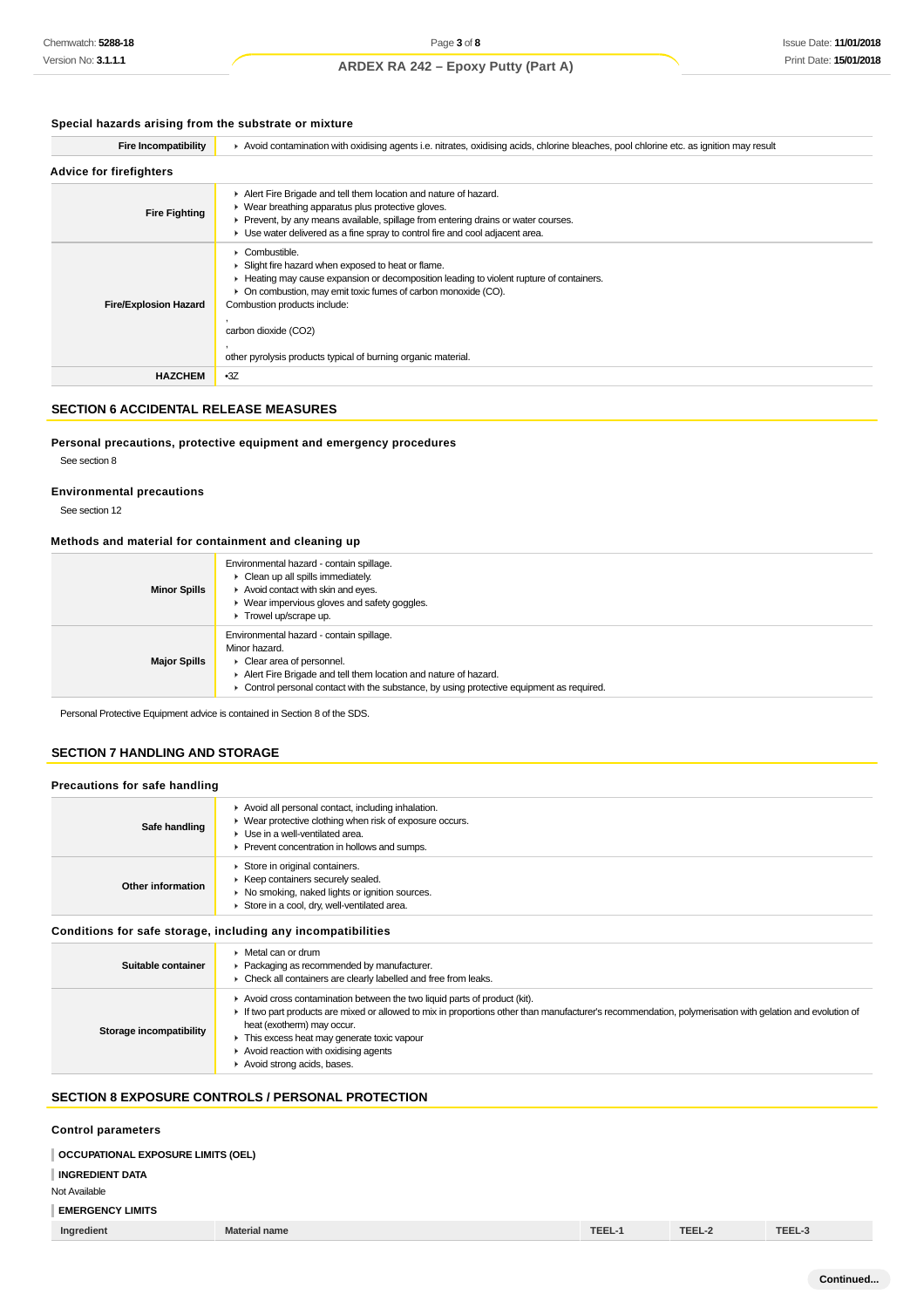| bisphenol A/ diglycidyl ether resin,<br>liquid | Epoxy resin includes EPON 1001, 1007, 820, ERL-2795 |               | 90 mg/m3            | 990 mg/m3 | 5,900 mg/m3 |
|------------------------------------------------|-----------------------------------------------------|---------------|---------------------|-----------|-------------|
|                                                |                                                     |               |                     |           |             |
| Ingredient                                     | <b>Original IDLH</b>                                |               | <b>Revised IDLH</b> |           |             |
| bisphenol A/ diglycidyl ether resin,<br>liquid | Not Available                                       | Not Available |                     |           |             |
| (C12-14)alkylglycidyl ether                    | Not Available                                       | Not Available |                     |           |             |

**Exposure controls**

| Appropriate engineering<br>controls | Engineering controls are used to remove a hazard or place a barrier between the worker and the hazard. Well-designed engineering controls can be<br>highly effective in protecting workers and will typically be independent of worker interactions to provide this high level of protection.<br>The basic types of engineering controls are:<br>Process controls which involve changing the way a job activity or process is done to reduce the risk.<br>Enclosure and/or isolation of emission source which keeps a selected hazard "physically" away from the worker and ventilation that strategically "adds" and<br>"removes" air in the work environment. |
|-------------------------------------|-----------------------------------------------------------------------------------------------------------------------------------------------------------------------------------------------------------------------------------------------------------------------------------------------------------------------------------------------------------------------------------------------------------------------------------------------------------------------------------------------------------------------------------------------------------------------------------------------------------------------------------------------------------------|
| <b>Personal protection</b>          |                                                                                                                                                                                                                                                                                                                                                                                                                                                                                                                                                                                                                                                                 |
| Eye and face protection             | Safety glasses with side shields.<br>Chemical goggles.<br>• Contact lenses may pose a special hazard; soft contact lenses may absorb and concentrate irritants. A written policy document, describing the wearing<br>of lenses or restrictions on use, should be created for each workplace or task.                                                                                                                                                                                                                                                                                                                                                            |
| <b>Skin protection</b>              | See Hand protection below                                                                                                                                                                                                                                                                                                                                                                                                                                                                                                                                                                                                                                       |
| Hands/feet protection               | ▶ Wear chemical protective gloves, e.g. PVC.<br>• Wear safety footwear or safety gumboots, e.g. Rubber<br><b>NOTE:</b><br>The material may produce skin sensitisation in predisposed individuals. Care must be taken, when removing gloves and other protective equipment, to<br>avoid all possible skin contact.<br>► Contaminated leather items, such as shoes, belts and watch-bands should be removed and destroyed.                                                                                                                                                                                                                                        |
| <b>Body protection</b>              | See Other protection below                                                                                                                                                                                                                                                                                                                                                                                                                                                                                                                                                                                                                                      |
| Other protection                    | $\triangleright$ Overalls.<br>▶ P.V.C. apron.<br>▶ Barrier cream.                                                                                                                                                                                                                                                                                                                                                                                                                                                                                                                                                                                               |
| <b>Thermal hazards</b>              | Not Available                                                                                                                                                                                                                                                                                                                                                                                                                                                                                                                                                                                                                                                   |
|                                     |                                                                                                                                                                                                                                                                                                                                                                                                                                                                                                                                                                                                                                                                 |

#### **Respiratory protection**

Type A-P Filter of sufficient capacity. (AS/NZS 1716 & 1715, EN 143:2000 & 149:2001, ANSI Z88 or national equivalent)

Selection of the Class and Type of respirator will depend upon the level of breathing zone contaminant and the chemical nature of the contaminant. Protection Factors (defined as the ratio of contaminant outside and inside the mask) may also be important.

| Required minimum protection factor | Maximum gas/vapour concentration present in air p.p.m. (by volume) | <b>Half-face Respirator</b> | <b>Full-Face Respirator</b> |
|------------------------------------|--------------------------------------------------------------------|-----------------------------|-----------------------------|
| up to 10                           | 1000                                                               | A-AUS / Class1 P2           | $\overline{\phantom{a}}$    |
| up to 50                           | 1000                                                               |                             | A-AUS / Class 1 P2          |
| up to 50                           | 5000                                                               | Airline                     |                             |
| up to 100                          | 5000                                                               |                             | A-2 P2                      |
| up to 100                          | 10000                                                              |                             | A-3 P2                      |
| $100+$                             |                                                                    |                             | Airline**                   |

\* - Continuous Flow \*\* - Continuous-flow or positive pressure demand

A(All classes) = Organic vapours, B AUS or B1 = Acid gasses, B2 = Acid gas or hydrogen cyanide(HCN), B3 = Acid gas or hydrogen cyanide(HCN), E = Sulfur dioxide(SO2), G = Agricultural chemicals, K = Ammonia(NH3), Hg = Mercury, NO = Oxides of nitrogen, MB = Methyl bromide, AX = Low boiling point organic compounds(below 65 degC)

Cartridge respirators should never be used for emergency ingress or in areas of unknown vapour concentrations or oxygen content. The wearer must be warned to leave the contaminated area immediately on detecting any odours through the respirator. The odour may indicate that the mask is not functioning properly, that the vapour concentration is too high, or that the mask is not properly fitted. Because of these limitations, only restricted use of cartridge respirators is considered appropriate.

#### **SECTION 9 PHYSICAL AND CHEMICAL PROPERTIES**

#### **Information on basic physical and chemical properties**

| Appearance                                        | Grey paste with slight or faint odour; does not mix with water. |                                            |                |
|---------------------------------------------------|-----------------------------------------------------------------|--------------------------------------------|----------------|
|                                                   |                                                                 |                                            |                |
| <b>Physical state</b>                             | Non Slump Paste                                                 | Relative density (Water = 1)               | $1.6 - 1.7$    |
| Odour                                             | Not Available                                                   | Partition coefficient n-octanol /<br>water | Not Available  |
| <b>Odour threshold</b>                            | Not Available                                                   | Auto-ignition temperature (°C)             | Not Available  |
| pH (as supplied)                                  | Not Applicable                                                  | <b>Decomposition temperature</b>           | Not Available  |
| Melting point / freezing point<br>(°C)            | Not Available                                                   | Viscosity (cSt)                            | Not Available  |
| Initial boiling point and boiling<br>range $(°C)$ | Not Available                                                   | Molecular weight (g/mol)                   | Not Applicable |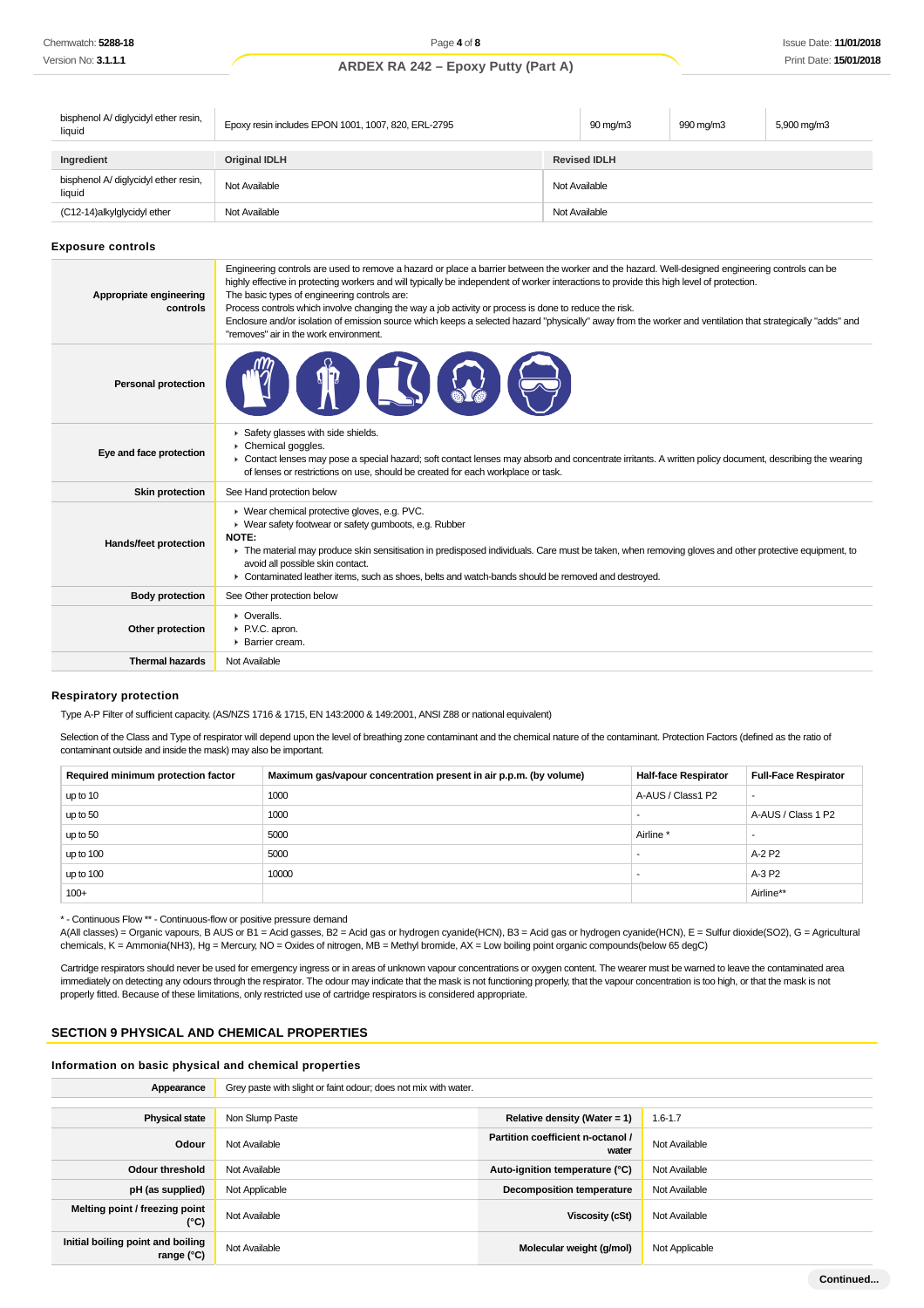| Flash point $(°C)$         | >150           | <b>Taste</b>                           | Not Available  |
|----------------------------|----------------|----------------------------------------|----------------|
| <b>Evaporation rate</b>    | Not Available  | <b>Explosive properties</b>            | Not Available  |
| Flammability               | Not Applicable | <b>Oxidising properties</b>            | Not Available  |
| Upper Explosive Limit (%)  | Not Available  | Surface Tension (dyn/cm or<br>$mN/m$ ) | Not Available  |
| Lower Explosive Limit (%)  | Not Available  | <b>Volatile Component (%vol)</b>       | Not Available  |
| Vapour pressure (kPa)      | Not Available  | Gas group                              | Not Available  |
| Solubility in water (g/L)  | Immiscible     | pH as a solution (1%)                  | Not Applicable |
| Vapour density $(Air = 1)$ | Not Available  | $VOC$ g/L                              | Not Available  |

#### **SECTION 10 STABILITY AND REACTIVITY**

| Reactivity                                 | See section 7                                                                                                                        |
|--------------------------------------------|--------------------------------------------------------------------------------------------------------------------------------------|
| <b>Chemical stability</b>                  | • Unstable in the presence of incompatible materials.<br>▶ Product is considered stable.<br>Hazardous polymerisation will not occur. |
| Possibility of hazardous<br>reactions      | See section 7                                                                                                                        |
| <b>Conditions to avoid</b>                 | See section 7                                                                                                                        |
| Incompatible materials                     | See section 7                                                                                                                        |
| <b>Hazardous decomposition</b><br>products | See section 5                                                                                                                        |

# **SECTION 11 TOXICOLOGICAL INFORMATION**

#### **Information on toxicological effects**

| Inhaled             | The material is not thought to produce adverse health effects or irritation of the respiratory tract (as classified by EC Directives using animal models).<br>Nevertheless, good hygiene practice requires that exposure be kept to a minimum and that suitable control measures be used in an occupational setting.                                                                                                                                                                 |
|---------------------|--------------------------------------------------------------------------------------------------------------------------------------------------------------------------------------------------------------------------------------------------------------------------------------------------------------------------------------------------------------------------------------------------------------------------------------------------------------------------------------|
| Ingestion           | Although ingestion is not thought to produce harmful effects (as classified under EC Directives), the material may still be damaging to the health of the<br>individual, following ingestion, especially where pre-existing organ (e.g. liver, kidney) damage is evident.                                                                                                                                                                                                            |
| <b>Skin Contact</b> | This material can cause inflammation of the skin on contact in some persons.<br>The material may accentuate any pre-existing dermatitis condition<br>Entry into the blood-stream, through, for example, cuts, abrasions or lesions, may produce systemic injury with harmful effects. Examine the skin prior to the<br>use of the material and ensure that any external damage is suitably protected.<br>Open cuts, abraded or irritated skin should not be exposed to this material |
| Eye                 | This material can cause eye irritation and damage in some persons.                                                                                                                                                                                                                                                                                                                                                                                                                   |
| <b>Chronic</b>      | Skin contact with the material is more likely to cause a sensitisation reaction in some persons compared to the general population.                                                                                                                                                                                                                                                                                                                                                  |

| ARDEX RA 242 - Epoxy Putty                     | <b>TOXICITY</b>                                 | <b>IRRITATION</b>             |
|------------------------------------------------|-------------------------------------------------|-------------------------------|
|                                                | Dermal (None) LD50: >5000 mg/kg <sup>*[2]</sup> | Not Available                 |
| (Part A)                                       | Inhalation (None) LC50: >20 mg/L*[2]            |                               |
|                                                | Oral (None) LD50: >5000 mg/kg <sup>*[2]</sup>   |                               |
|                                                | <b>TOXICITY</b>                                 | <b>IRRITATION</b>             |
| bisphenol A/ diglycidyl ether<br>resin, liquid | dermal (rat) LD50: >1200 mg/kg <sup>[2]</sup>   | Eye (rabbit): 100mg - Mild    |
|                                                | Oral (rat) LD50: >1000 mg/kg <sup>[2]</sup>     |                               |
|                                                | <b>TOXICITY</b>                                 | <b>IRRITATION</b>             |
|                                                | Oral (rat) LD50: >10000 mg/kg <sup>[2]</sup>    | Eye (rabbit): mild [Ciba]     |
|                                                |                                                 | Skin (guinea pig): sensitiser |
| (C12-14)alkylglycidyl ether                    |                                                 | Skin (human): Irritant        |
|                                                |                                                 | Skin (human): non- sensitiser |
|                                                |                                                 | Skin (rabbit): moderate       |
|                                                |                                                 | Skin: Moderate                |
|                                                |                                                 |                               |

1. Value obtained from Europe ECHA Registered Substances - Acute toxicity 2.\* Value obtained from manufacturer's SDS. Unless otherwise specified<br>data extracted from RTECS - Register of Toxic Effect of chemical Substances

| <b>BISPHENOL A/ DIGLYCIDYL</b><br><b>ETHER RESIN, LIQUID</b> | The chemical structure of hydroxylated diphenylalkanes or bisphenols consists of two phenolic rings joined together through a bridging carbon. This class<br>of endocrine disruptors that mimic oestrogens is widely used in industry, particularly in plastics<br>Bisphenol A (BPA) and some related compounds exhibit oestrogenic activity in human breast cancer cell line MCF-7, but there were remarkable<br>differences in activity. Several derivatives of BPA exhibited significant thyroid hormonal activity towards rat pituitary cell line GH3, which releases growth<br>hormone in a thyroid hormone-dependent manner. However, BPA and several other derivatives did not show such activity.<br>The substance is classified by IARC as Group 3:<br>NOT classifiable as to its carcinogenicity to humans.<br>Evidence of carcinogenicity may be inadequate or limited in animal testing. |
|--------------------------------------------------------------|------------------------------------------------------------------------------------------------------------------------------------------------------------------------------------------------------------------------------------------------------------------------------------------------------------------------------------------------------------------------------------------------------------------------------------------------------------------------------------------------------------------------------------------------------------------------------------------------------------------------------------------------------------------------------------------------------------------------------------------------------------------------------------------------------------------------------------------------------------------------------------------------------|

**Continued...**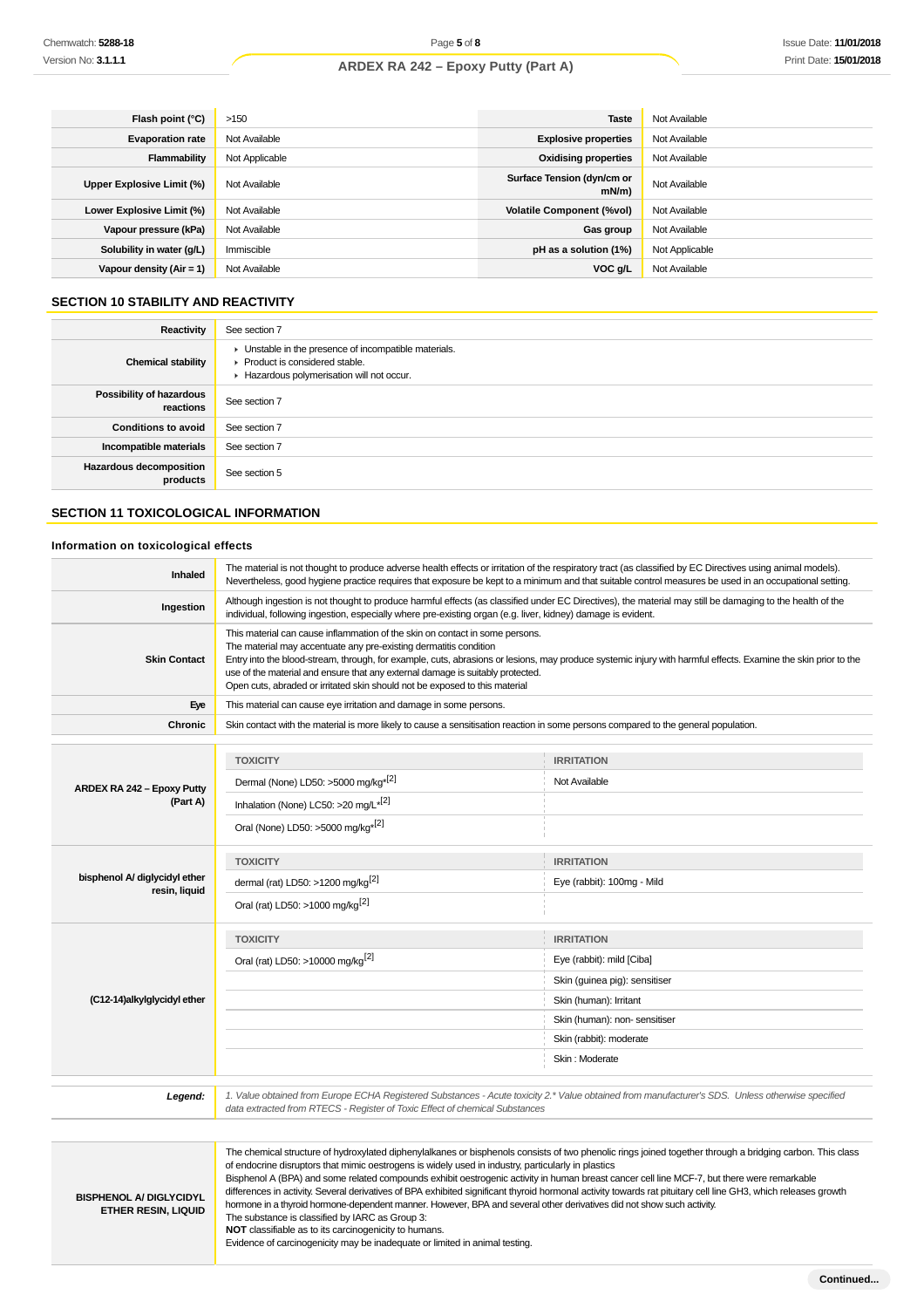|                                                                                                  | Animal testing over 13 weeks showed bisphenol A diglycidyl ether (BADGE) caused mild to moderate, chronic, inflammation of the skin.<br>Reproductive and Developmental Toxicity: Animal testing showed BADGE given over several months caused reduction in body weight but had no<br>reproductive effects.<br>Cancer-causing potential: It has been concluded that bisphenol A diglycidyl ether cannot be classified with respect to its cancer-causing potential in<br>humans.<br>Genetic toxicity: Laboratory tests on genetic toxicity of BADGE have so far been negative.<br>Foetoxicity has been observed in animal studies Oral (rabbit, female) NOEL 180 mg/kg (teratogenicity; NOEL (maternal 60 mg/kg |                                 |                                                                                                                                                           |
|--------------------------------------------------------------------------------------------------|----------------------------------------------------------------------------------------------------------------------------------------------------------------------------------------------------------------------------------------------------------------------------------------------------------------------------------------------------------------------------------------------------------------------------------------------------------------------------------------------------------------------------------------------------------------------------------------------------------------------------------------------------------------------------------------------------------------|---------------------------------|-----------------------------------------------------------------------------------------------------------------------------------------------------------|
| <b>BISPHENOL A/ DIGLYCIDYL</b><br>ETHER RESIN, LIQUID &<br>(C12-14)ALKYLGLYCIDYL<br><b>ETHER</b> | The following information refers to contact allergens as a group and may not be specific to this product.<br>Contact allergies quickly manifest themselves as contact eczema, more rarely as urticaria or Quincke's oedema. The pathogenesis of contact eczema<br>involves a cell-mediated (T lymphocytes) immune reaction of the delayed type. Other allergic skin reactions, e.g. contact urticaria, involve antibody-mediated<br>immune reactions.                                                                                                                                                                                                                                                          |                                 |                                                                                                                                                           |
| <b>Acute Toxicity</b>                                                                            | ×                                                                                                                                                                                                                                                                                                                                                                                                                                                                                                                                                                                                                                                                                                              | Carcinogenicity                 | ⊚                                                                                                                                                         |
| <b>Skin Irritation/Corrosion</b>                                                                 | $\checkmark$                                                                                                                                                                                                                                                                                                                                                                                                                                                                                                                                                                                                                                                                                                   | Reproductivity                  | ⊚                                                                                                                                                         |
| Serious Eye Damage/Irritation                                                                    | ✔                                                                                                                                                                                                                                                                                                                                                                                                                                                                                                                                                                                                                                                                                                              | <b>STOT - Single Exposure</b>   | ⊚                                                                                                                                                         |
| <b>Respiratory or Skin</b><br>sensitisation                                                      | ✔                                                                                                                                                                                                                                                                                                                                                                                                                                                                                                                                                                                                                                                                                                              | <b>STOT - Repeated Exposure</b> | N                                                                                                                                                         |
| <b>Mutagenicity</b>                                                                              | $\odot$                                                                                                                                                                                                                                                                                                                                                                                                                                                                                                                                                                                                                                                                                                        | <b>Aspiration Hazard</b>        | ⊚                                                                                                                                                         |
|                                                                                                  |                                                                                                                                                                                                                                                                                                                                                                                                                                                                                                                                                                                                                                                                                                                | Legend:                         | $\blacktriangleright$ - Data available but does not fill the criteria for classification<br>$\blacktriangleright$ - Data available to make classification |

- $\bigcirc$  Data Not Available to make classification
	-

### **SECTION 12 ECOLOGICAL INFORMATION**

#### **Toxicity**

|                                        | <b>ENDPOINT</b>  | <b>TEST DURATION (HR)</b>                                                                                                                         | <b>SPECIES</b>                | VALUE            | <b>SOURCE</b>              |
|----------------------------------------|------------------|---------------------------------------------------------------------------------------------------------------------------------------------------|-------------------------------|------------------|----------------------------|
| ARDEX RA 242 - Epoxy Putty<br>(Part A) | Not<br>Available | Not Available                                                                                                                                     | Not Available                 | Not<br>Available | Not<br>Available           |
|                                        | <b>ENDPOINT</b>  | <b>TEST DURATION (HR)</b>                                                                                                                         | <b>SPECIES</b>                | VALUE            | <b>SOURCE</b>              |
| bisphenol A/ diglycidyl ether          | <b>LC50</b>      | 96                                                                                                                                                | Fish                          | 1.2mg/L          | $\overline{2}$             |
| resin, liquid                          | EC50             | 72                                                                                                                                                | Algae or other aquatic plants | $9.4$ mg/L       | $\overline{\phantom{0}}^2$ |
|                                        | <b>NOEC</b>      | 72                                                                                                                                                | Algae or other aquatic plants | $2.4$ mg/L       | $\overline{2}$             |
|                                        | <b>ENDPOINT</b>  | <b>TEST DURATION (HR)</b>                                                                                                                         | <b>SPECIES</b>                | <b>VALUE</b>     | <b>SOURCE</b>              |
| (C12-14)alkylglycidyl ether            | Not<br>Available | Not Available                                                                                                                                     | Not Available                 | Not<br>Available | Not<br>Available           |
| l enend:                               |                  | Extracted from 1 ILICLID Toxicity Data 2 Furope ECHA Registered Substances - Ecotoxicological Information - Aquatic Toxicity 3 FPIWIN Suite V3 12 |                               |                  |                            |

13.12 Extracted from 1. IUCLID Toxicity Data 2. Europe ECHA Registered Substances - Ecotoxicological Information - Aquatic Toxicity 3. EPIWIN Suite V3.12<br>QSAR) - Aquatic Toxicity Data (Estimated) 4. US EPA, Ecotox database (Japan) - Bioconcentration Data 7. METI (Japan) - Bioconcentration Data 8. Vendor Data

Toxic to aquatic organisms, may cause long-term adverse effects in the aquatic environment.

**DO NOT** discharge into sewer or waterways.

#### **Persistence and degradability**

| Ingredient                                     | Persistence: Water/Soil | <b>Persistence: Air</b> |
|------------------------------------------------|-------------------------|-------------------------|
| bisphenol A/ diglycidyl ether resin,<br>liquid | <b>HIGH</b>             | <b>HIGH</b>             |

# **Bioaccumulative potential**

| Ingredient                                     | <b>Bioaccumulation</b> |
|------------------------------------------------|------------------------|
| bisphenol A/ diglycidyl ether resin,<br>liquid | LOW (LogKOW = 2.6835)  |

#### **Mobility in soil**

| Ingredient                                     | <b>Mobility</b>       |
|------------------------------------------------|-----------------------|
| bisphenol A/ diglycidyl ether resin,<br>liquid | LOW ( $KOC = 51.43$ ) |

#### **SECTION 13 DISPOSAL CONSIDERATIONS**

#### **Waste treatment methods**

Containers may still present a chemical hazard/ danger when empty.

▶ Return to supplier for reuse/ recycling if possible.

**Product / Packaging disposal**

Otherwise:

- If container can not be cleaned sufficiently well to ensure that residuals do not remain or if the container cannot be used to store the same product, then puncture containers, to prevent re-use, and bury at an authorised landfill.
	- Where possible retain label warnings and SDS and observe all notices pertaining to the product.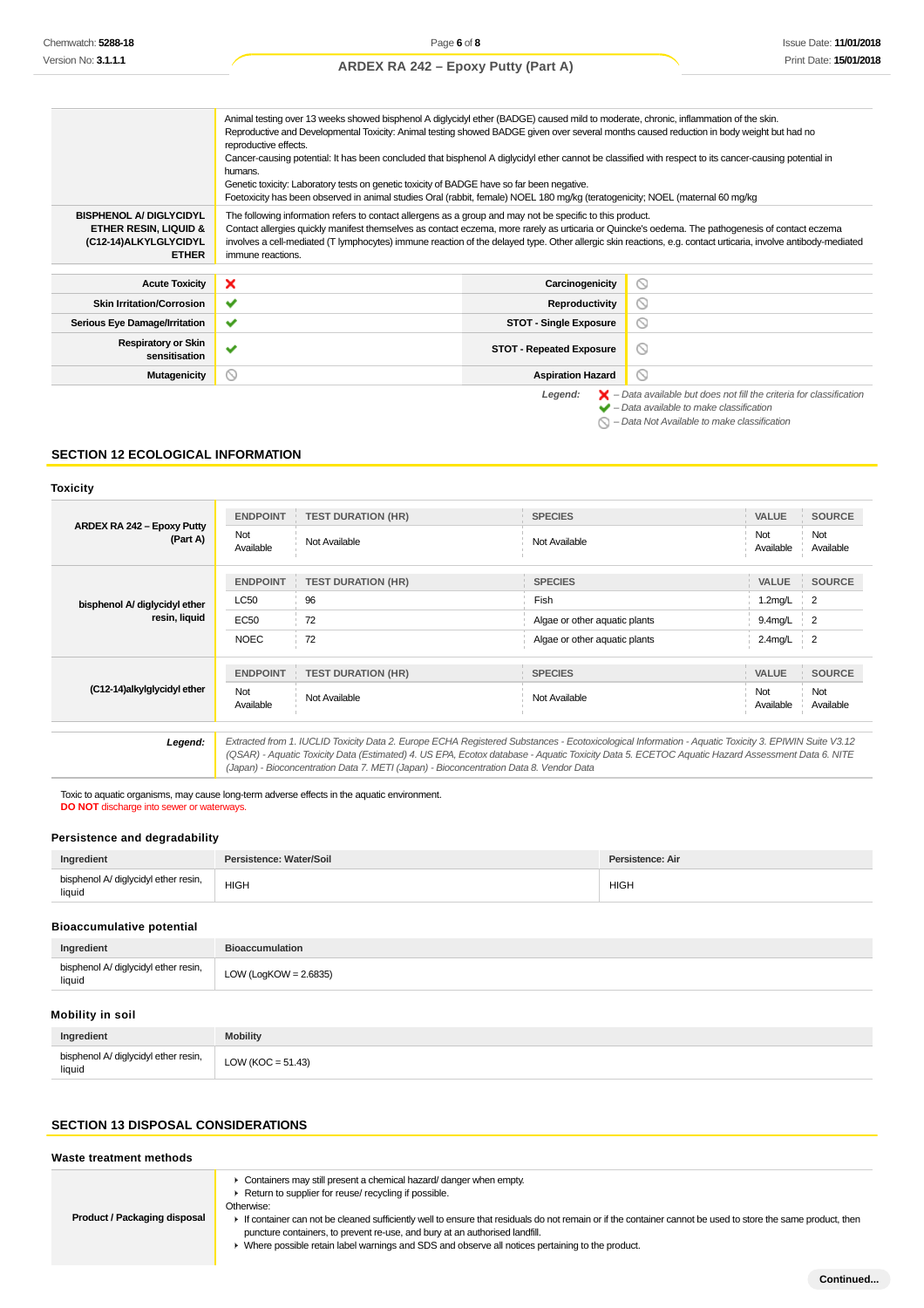- ► Recycle wherever possible or consult manufacturer for recycling options. Consult State Land Waste Authority for disposal.
	- Bury or incinerate residue at an approved site.
	- Recycle containers if possible, or dispose of in an authorised landfill.

### **SECTION 14 TRANSPORT INFORMATION**

| <b>Labels Required</b>       |                                                                                                            |
|------------------------------|------------------------------------------------------------------------------------------------------------|
|                              |                                                                                                            |
| <b>Marine Pollutant</b>      |                                                                                                            |
| <b>HAZCHEM</b>               | $-3Z$                                                                                                      |
| Land transport (ADG)         |                                                                                                            |
| <b>UN number</b>             | 3082                                                                                                       |
| UN proper shipping name      | ENVIRONMENTALLY HAZARDOUS SUBSTANCE, LIQUID, N.O.S. (contains bisphenol A/ diglycidyl ether resin, liquid) |
| Transport hazard class(es)   | 9<br>Class<br>Subrisk Not Applicable                                                                       |
| Packing group                | $\ensuremath{\mathsf{III}}\xspace$                                                                         |
| <b>Environmental hazard</b>  | Environmentally hazardous                                                                                  |
| Special precautions for user | Special provisions<br>274 331 335 375 AU01<br>Limited quantity<br>5L                                       |

Environmentally Hazardous Substances meeting the descriptions of UN 3077 or UN 3082 are not subject to this Code when transported by road or rail in;

(a) packagings; (b) IBCs; or

(c) any other receptacle not exceeding 500 kg(L).

- Australian Special Provisions (SP AU01) - ADG Code 7th Ed.

### **Air transport (ICAO-IATA / DGR)**

| UN number                    | 3082                                                                                                                                                                         |                                                                                                              |                                             |  |
|------------------------------|------------------------------------------------------------------------------------------------------------------------------------------------------------------------------|--------------------------------------------------------------------------------------------------------------|---------------------------------------------|--|
| UN proper shipping name      |                                                                                                                                                                              | Environmentally hazardous substance, liquid, n.o.s. * (contains bisphenol A/ diglycidyl ether resin, liquid) |                                             |  |
| Transport hazard class(es)   | <b>ICAO/IATA Class</b><br>ICAO / IATA Subrisk<br><b>ERG Code</b>                                                                                                             | 9<br>Not Applicable<br>9L                                                                                    |                                             |  |
| Packing group                | III                                                                                                                                                                          |                                                                                                              |                                             |  |
| <b>Environmental hazard</b>  | Environmentally hazardous                                                                                                                                                    |                                                                                                              |                                             |  |
| Special precautions for user | Special provisions<br>Cargo Only Packing Instructions<br>Cargo Only Maximum Qty / Pack<br>Passenger and Cargo Packing Instructions<br>Passenger and Cargo Maximum Qty / Pack |                                                                                                              | A97 A158 A197<br>964<br>450L<br>964<br>450L |  |
|                              | Passenger and Cargo Limited Quantity Packing Instructions                                                                                                                    |                                                                                                              | Y964                                        |  |
|                              |                                                                                                                                                                              | Passenger and Cargo Limited Maximum Qty / Pack                                                               | 30 kg G                                     |  |

### **Sea transport (IMDG-Code / GGVSee)**

| UN number                    | 3082                                                                                                       |
|------------------------------|------------------------------------------------------------------------------------------------------------|
| UN proper shipping name      | ENVIRONMENTALLY HAZARDOUS SUBSTANCE, LIQUID, N.O.S. (contains bisphenol A/ diglycidyl ether resin, liquid) |
| Transport hazard class(es)   | <b>IMDG Class</b><br>∶ 9<br><b>IMDG Subrisk</b><br>Not Applicable                                          |
| Packing group                | Ш                                                                                                          |
| <b>Environmental hazard</b>  | <b>Marine Pollutant</b>                                                                                    |
| Special precautions for user | $F-A$ , S-F<br><b>EMS Number</b><br>274 335 969<br>Special provisions                                      |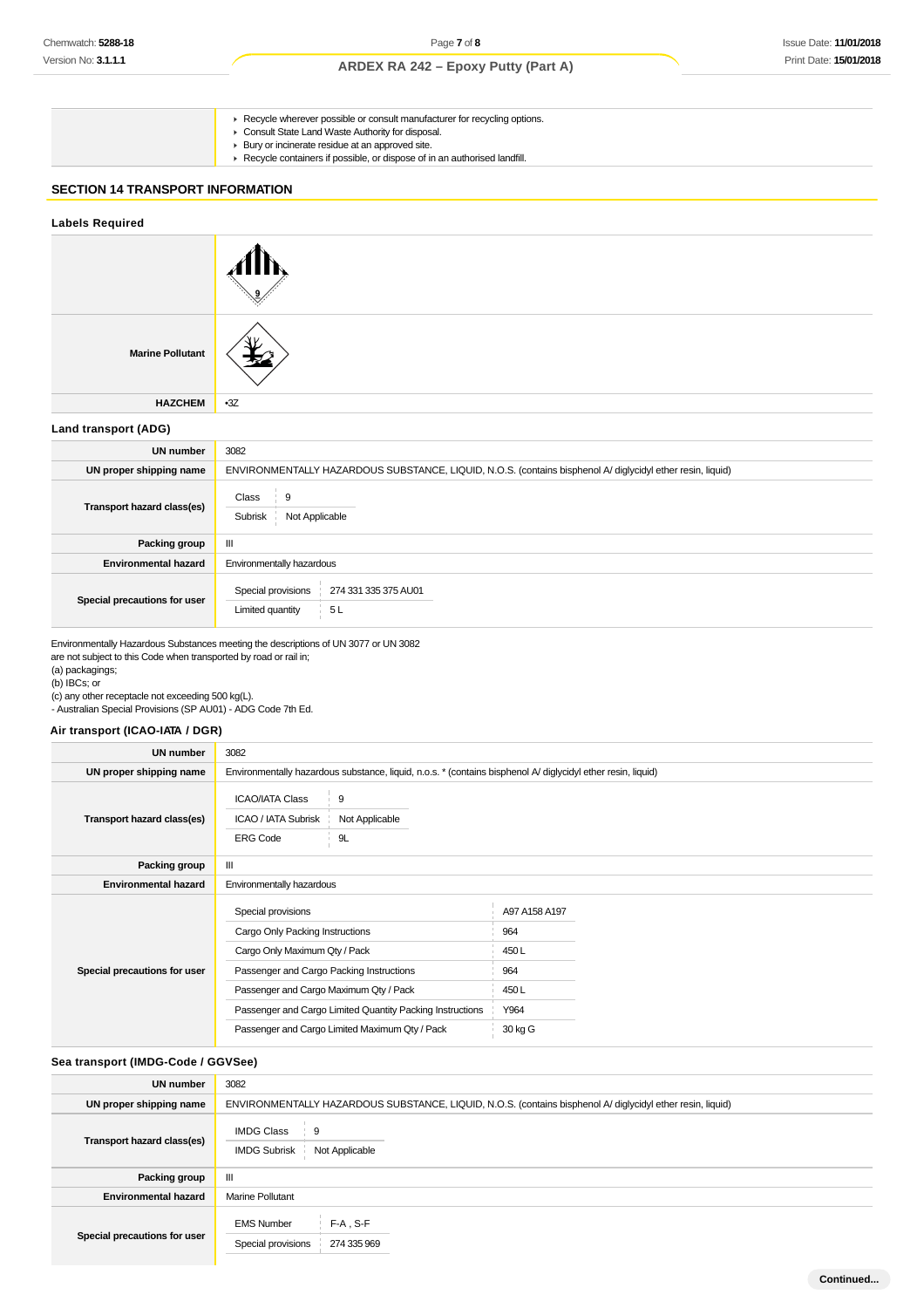Limited Quantities 5L

**Transport in bulk according to Annex II of MARPOL and the IBC code** Not Applicable

#### **SECTION 15 REGULATORY INFORMATION**

#### **Safety, health and environmental regulations / legislation specific for the substance or mixture**

#### **BISPHENOL A/ DIGLYCIDYL ETHER RESIN, LIQUID(25068-38-6) IS FOUND ON THE FOLLOWING REGULATORY LISTS**

Australia Hazardous Substances Information System - Consolidated Lists Australia Inventory of Chemical Substances (AICS)

## **(C12-14)ALKYLGLYCIDYL ETHER(68609-97-2) IS FOUND ON THE FOLLOWING REGULATORY LISTS**

Australia Hazardous Substances Information System - Consolidated Lists Australia Inventory of Chemical Substances (AICS)

| <b>National Inventory</b>     | <b>Status</b>                                                                                                                                                                                |
|-------------------------------|----------------------------------------------------------------------------------------------------------------------------------------------------------------------------------------------|
| Australia - AICS              | Y                                                                                                                                                                                            |
| Canada - DSL                  | Y                                                                                                                                                                                            |
| Canada - NDSL                 | N ((C12-14)alkylglycidyl ether; bisphenol A/ diglycidyl ether resin, liquid)                                                                                                                 |
| China - IECSC                 | Υ                                                                                                                                                                                            |
| Europe - EINEC / ELINCS / NLP | Y                                                                                                                                                                                            |
| Japan - ENCS                  | N ((C12-14)alkylglycidyl ether; bisphenol A/ diglycidyl ether resin, liquid)                                                                                                                 |
| Korea - KECI                  | Υ                                                                                                                                                                                            |
| New Zealand - NZIoC           | Υ                                                                                                                                                                                            |
| Philippines - PICCS           | Y                                                                                                                                                                                            |
| USA - TSCA                    | Υ                                                                                                                                                                                            |
| Legend:                       | $Y = All$ ingredients are on the inventory<br>$N = Not$ determined or one or more ingredients are not on the inventory and are not exempt from listing(see specific ingredients in brackets) |

#### **SECTION 16 OTHER INFORMATION**

#### **Other information**

#### **Ingredients with multiple cas numbers**

| Name                                           | <b>AS No:</b>          |
|------------------------------------------------|------------------------|
| bisphenol A/ diglycidyl ether resin,<br>liquid | 25068-38-6, 25085-99-8 |

Classification of the preparation and its individual components has drawn on official and authoritative sources as well as independent review by the Chemwatch Classification committee using available literature references.

The SDS is a Hazard Communication tool and should be used to assist in the Risk Assessment. Many factors determine whether the reported Hazards are Risks in the workplace or other settings. Risks may be determined by reference to Exposures Scenarios. Scale of use, frequency of use and current or available engineering controls must be considered.

#### **Definitions and abbreviations**

PC-TWA: Permissible Concentration-Time Weighted Average PC-STEL: Permissible Concentration-Short Term Exposure Limit IARC: International Agency for Research on Cancer ACGIH: American Conference of Governmental Industrial Hygienists STEL: Short Term Exposure Limit TEEL: Temporary Emergency Exposure Limit。 IDLH: Immediately Dangerous to Life or Health Concentrations OSF: Odour Safety Factor NOAEL :No Observed Adverse Effect Level LOAEL: Lowest Observed Adverse Effect Level TLV: Threshold Limit Value LOD: Limit Of Detection OTV: Odour Threshold Value BCF: BioConcentration Factors BEI: Biological Exposure Index

This document is copyright.

Apart from any fair dealing for the purposes of private study, research, review or criticism, as permitted under the Copyright Act, no part may be reproduced by any process without written permission from CHEMWATCH. TEL (+61 3) 9572 4700.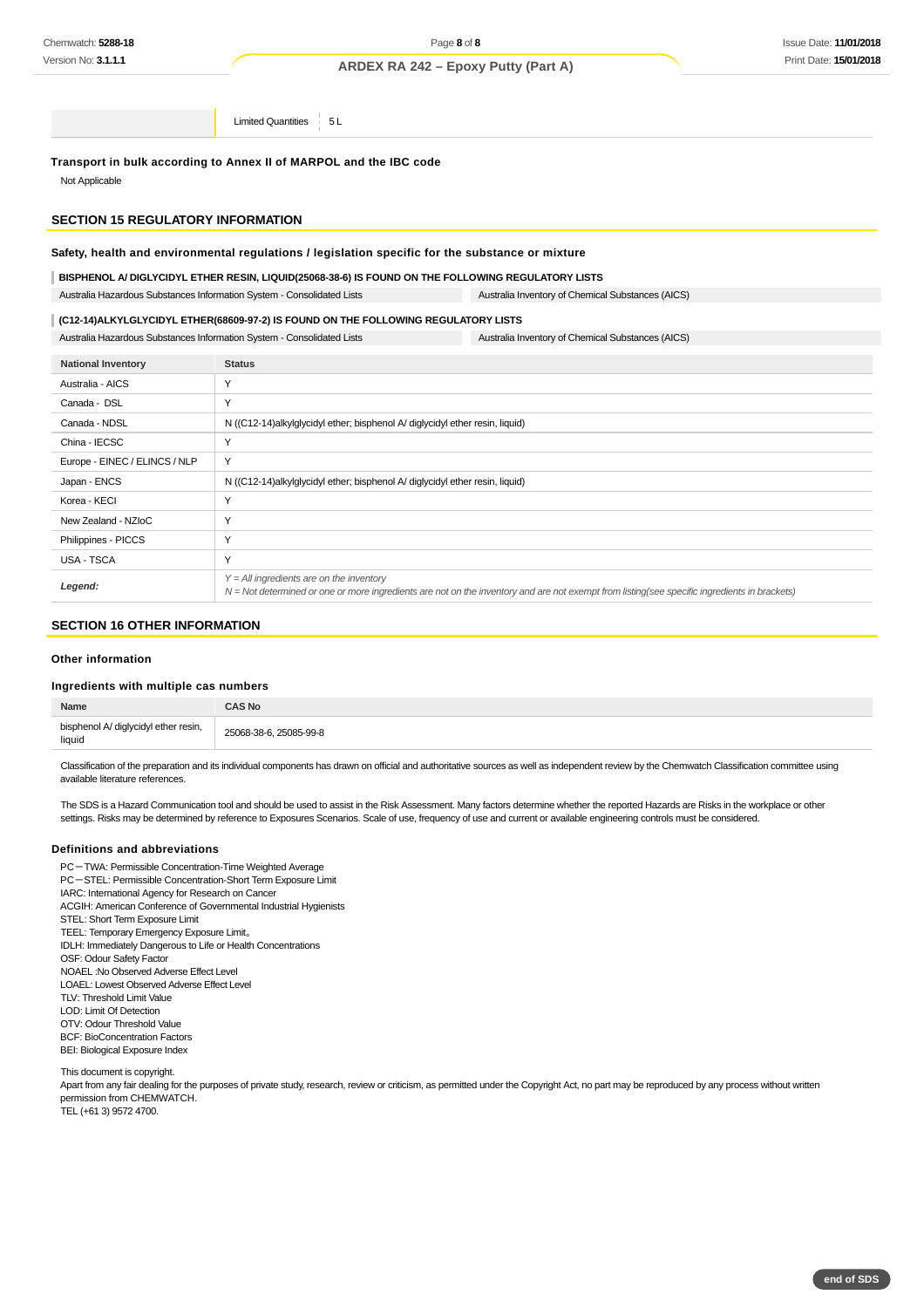

**Ardex Singapore Pte. Ltd** Code: 3

Chemwatch: **5288-30** Version No: **4.1.1.1**

Safety Data Sheet according to WHS and ADG requirements

### **SECTION 1 IDENTIFICATION OF THE SUBSTANCE / MIXTURE AND OF THE COMPANY / UNDERTAKING**

#### **Product Identifier**

| <b>Product name</b>                                                           | ARDEX RA 242 - Epoxy Putty (Part B) |
|-------------------------------------------------------------------------------|-------------------------------------|
| Synonyms                                                                      | Not Available                       |
| Proper shipping name                                                          | TRIETHYLENETETRAMINE                |
| Other means of identification                                                 | Not Available                       |
| Delayant identified uses of the substance as mivture and uses advised analyst |                                     |

#### **Relevant identified uses of the substance or mixture and uses advised against**

| .<br>$D$ ala $\cdots$<br>rmed<br>ren<br>. | Part.<br>*** epoxy putty.<br><b>GLIVVL</b><br>. |
|-------------------------------------------|-------------------------------------------------|
|                                           |                                                 |

#### **Details of the supplier of the safety data sheet**

| Registered company name | Ardex Singapore Pte. Ltd          |
|-------------------------|-----------------------------------|
| <b>Address</b>          | 26 Tuas Avenue 4 639376 Singapore |
| Telephone               | +65 68 617 700                    |
| Fax                     | +65 68 623 381                    |
| Website                 | Not Available                     |
| Email                   | Not Available                     |

#### **Emergency telephone number**

| <b>Association / Organisation</b>    | <b>Not Available</b> |
|--------------------------------------|----------------------|
| Emergency telephone numbers          | Not Available        |
| Other emergency telephone<br>numbers | Not Available        |

#### **SECTION 2 HAZARDS IDENTIFICATION**

#### **Classification of the substance or mixture**

#### **HAZARDOUS CHEMICAL. DANGEROUS GOODS. According to the WHS Regulations and the ADG Code.**

#### **CHEMWATCH HAZARD RATINGS**

|                     | Min | Max |                              |
|---------------------|-----|-----|------------------------------|
| Flammability        |     |     |                              |
| <b>Toxicity</b>     | 2   |     | $0 =$ Minimum                |
| <b>Body Contact</b> | 3   |     | $1 = 1$ OW<br>$2 =$ Moderate |
| Reactivity          |     |     | $3 = High$                   |
| Chronic             |     |     | $4 =$ Extreme                |

| <b>Poisons Schedule</b>       | S <sub>5</sub>                                                                                                                                                                                              |
|-------------------------------|-------------------------------------------------------------------------------------------------------------------------------------------------------------------------------------------------------------|
| Classification <sup>[1]</sup> | Metal Corrosion Category 1, Acute Toxicity (Dermal) Category 4, Skin Corrosion/Irritation Category 1B, Serious Eye Damage Category 1, Acute Aquatic<br>Hazard Category 3, Chronic Aquatic Hazard Category 3 |
| Leaend:                       | 1. Classified by Chemwatch; 2. Classification drawn from HSIS; 3. Classification drawn from EC Directive 1272/2008 - Annex VI                                                                               |
|                               |                                                                                                                                                                                                             |

#### **Label elements**



Issue Date: **12/01/2018** Print Date: **15/01/2018** S.GHS.AUS.EN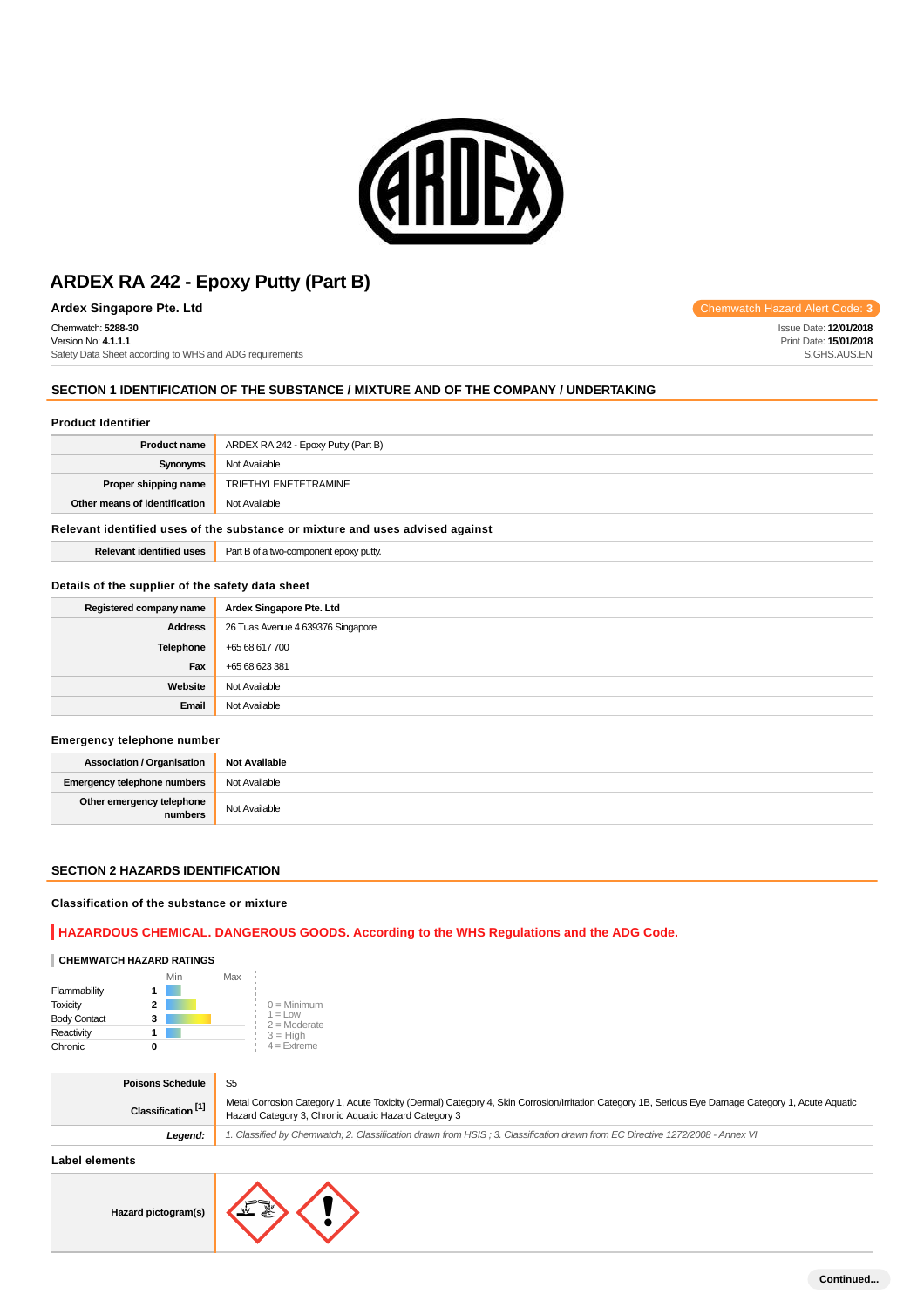| <b>SIGNAL WORD</b>                           | <b>DANGER</b>                                                              |  |
|----------------------------------------------|----------------------------------------------------------------------------|--|
| Hazard statement(s)                          |                                                                            |  |
| H <sub>290</sub>                             | May be corrosive to metals.                                                |  |
| H312                                         | Harmful in contact with skin.                                              |  |
| H314                                         | Causes severe skin burns and eye damage.                                   |  |
| H412                                         | Harmful to aquatic life with long lasting effects.                         |  |
| <b>Precautionary statement(s) Prevention</b> |                                                                            |  |
| P <sub>260</sub>                             | Do not breathe dust/fume/gas/mist/vapours/spray.                           |  |
| P <sub>280</sub>                             | Wear protective gloves/protective clothing/eye protection/face protection. |  |
| P <sub>234</sub>                             | Keep only in original container.                                           |  |

#### **Precautionary statement(s) Response**

| P301+P330+P331 | IF SWALLOWED: Rinse mouth. Do NOT induce vomiting.                                                                               |
|----------------|----------------------------------------------------------------------------------------------------------------------------------|
| P303+P361+P353 | IF ON SKIN (or hair): Remove/Take off immediately all contaminated clothing. Rinse skin with water/shower.                       |
| P305+P351+P338 | IF IN EYES: Rinse cautiously with water for several minutes. Remove contact lenses, if present and easy to do. Continue rinsing. |
| P310           | Immediately call a POISON CENTER or doctor/physician.                                                                            |

### **Precautionary statement(s) Storage**

**P405** Store locked up.

**P273** Avoid release to the environment.

### **Precautionary statement(s) Disposal**

**P501** Dispose of contents/container in accordance with local regulations.

### **SECTION 3 COMPOSITION / INFORMATION ON INGREDIENTS**

#### **Substances**

See section below for composition of Mixtures

#### **Mixtures**

| <b>CAS No</b> | %[weight] | Name                                    |
|---------------|-----------|-----------------------------------------|
| 112-24-3      | NotSpec.  | triethylenetetramine                    |
| $90 - 72 - 2$ | NotSpec.  | 2,4,6-tris[(dimethylamino)methyl]phenol |

# **SECTION 4 FIRST AID MEASURES**

#### **Description of first aid measures**

| <b>Eye Contact</b>  | If this product comes in contact with the eyes:<br>In Immediately hold eyelids apart and flush the eye continuously with running water.<br>Ensure complete irrigation of the eye by keeping eyelids apart and away from eye and moving the eyelids by occasionally lifting the upper and lower lids.<br>► Continue flushing until advised to stop by the Poisons Information Centre or a doctor, or for at least 15 minutes.<br>Transport to hospital or doctor without delay.<br>► Removal of contact lenses after an eye injury should only be undertaken by skilled personnel.                                                                                                                                                                                                                                                                                                                                                                                                                                                                                                                                                                  |
|---------------------|----------------------------------------------------------------------------------------------------------------------------------------------------------------------------------------------------------------------------------------------------------------------------------------------------------------------------------------------------------------------------------------------------------------------------------------------------------------------------------------------------------------------------------------------------------------------------------------------------------------------------------------------------------------------------------------------------------------------------------------------------------------------------------------------------------------------------------------------------------------------------------------------------------------------------------------------------------------------------------------------------------------------------------------------------------------------------------------------------------------------------------------------------|
| <b>Skin Contact</b> | If skin or hair contact occurs:<br>Immediately flush body and clothes with large amounts of water, using safety shower if available.<br>• Quickly remove all contaminated clothing, including footwear.<br>▶ Wash skin and hair with running water. Continue flushing with water until advised to stop by the Poisons Information Centre.<br>Transport to hospital, or doctor.                                                                                                                                                                                                                                                                                                                                                                                                                                                                                                                                                                                                                                                                                                                                                                     |
| Inhalation          | If fumes or combustion products are inhaled remove from contaminated area.<br>Lay patient down. Keep warm and rested.<br>▶ Prostheses such as false teeth, which may block airway, should be removed, where possible, prior to initiating first aid procedures.<br>Apply artificial respiration if not breathing, preferably with a demand valve resuscitator, bag-valve mask device, or pocket mask as trained. Perform CPR if<br>necessary.<br>Transport to hospital, or doctor.<br>Inhalation of vapours or aerosols (mists, fumes) may cause lung oedema.<br>• Corrosive substances may cause lung damage (e.g. lung oedema, fluid in the lungs).<br>As this reaction may be delayed up to 24 hours after exposure, affected individuals need complete rest (preferably in semi-recumbent posture) and must<br>be kept under medical observation even if no symptoms are (yet) manifested.<br>Exercise any such manifestation, the administration of a spray containing a dexamethasone derivative or beclomethasone derivative may be considered.<br>This must definitely be left to a doctor or person authorised by him/her.<br>(ICSC13719) |
| Ingestion           | For advice, contact a Poisons Information Centre or a doctor at once.<br>• Urgent hospital treatment is likely to be needed.<br>If swallowed do NOT induce vomiting.<br>If vomiting occurs, lean patient forward or place on left side (head-down position, if possible) to maintain open airway and prevent aspiration.<br>• Observe the patient carefully.<br>► Never give liquid to a person showing signs of being sleepy or with reduced awareness; i.e. becoming unconscious.<br>• Give water to rinse out mouth, then provide liquid slowly and as much as casualty can comfortably drink.                                                                                                                                                                                                                                                                                                                                                                                                                                                                                                                                                  |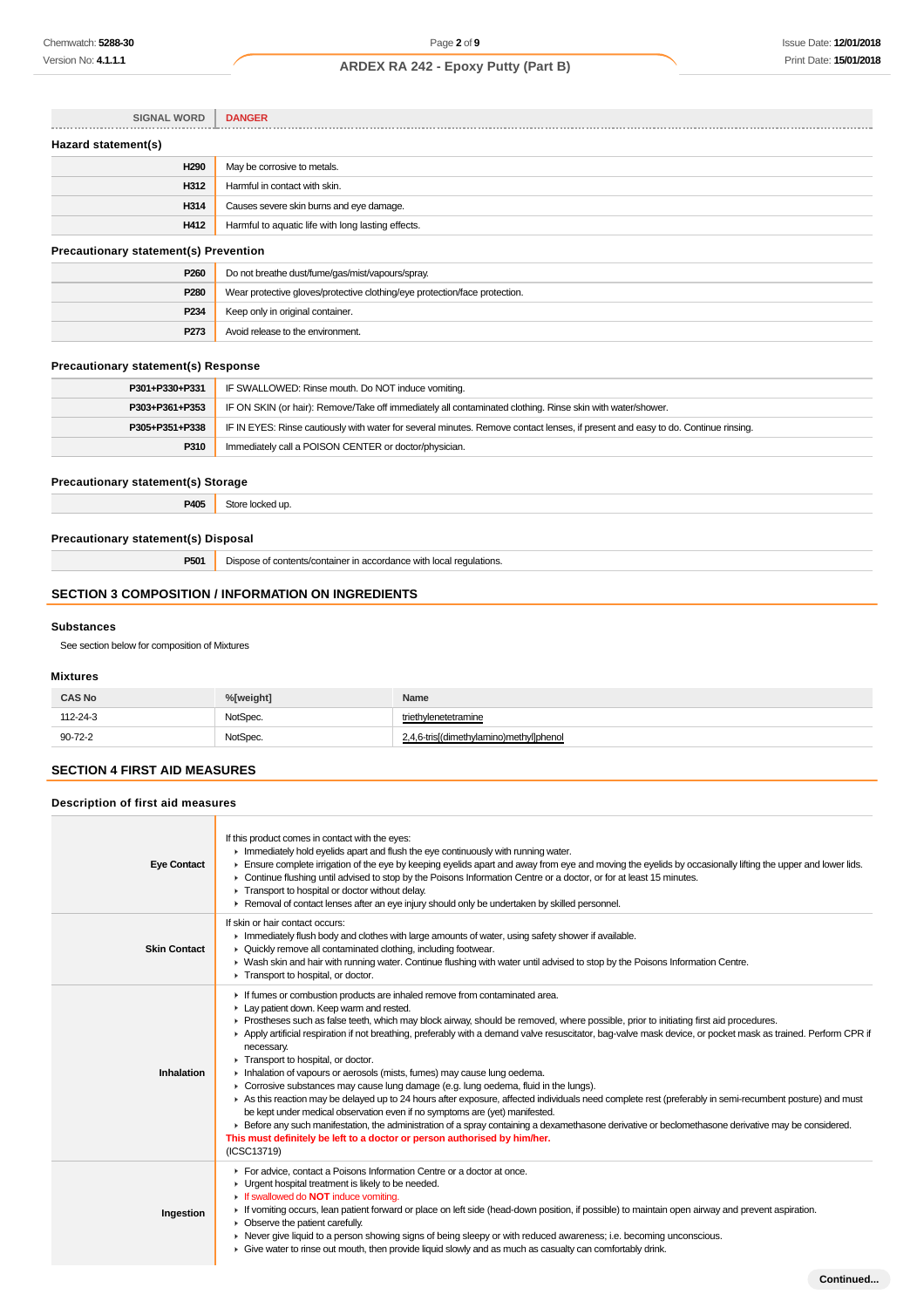► Transport to hospital or doctor without delay.

#### **Indication of any immediate medical attention and special treatment needed**

for corrosives:

-------------------------------------------------------------- BASIC TREATMENT

# --------------------------------------------------------------

- Establish a patent airway with suction where necessary.
- Watch for signs of respiratory insufficiency and assist ventilation as necessary.
- Administer oxygen by non-rebreather mask at 10 to 15 l/min.
- Monitor and treat, where necessary, for pulmonary oedema .
- **Monitor and treat, where necessary, for shock.**
- Anticipate seizures.
- Where eyes have been exposed, flush immediately with water and continue to irrigate with normal saline during transport to hospital.
- DO NOT use emetics. Where ingestion is suspected rinse mouth and give up to 200 ml water (5 ml/kg recommended) for dilution where patient is able to swallow, has a strong gag reflex and does not drool.
- Skin burns should be covered with dry, sterile bandages, following decontamination.
- **DO NOT** attempt neutralisation as exothermic reaction may occur.

-------------------------------------------------------------- ADVANCED TREATMENT

--------------------------------------------------------------

Consider orotracheal or nasotracheal intubation for airway control in unconscious patient or where respiratory arrest has occurred.

- Positive-pressure ventilation using a bag-valve mask might be of use.
- **Monitor and treat, where necessary, for arrhythmias.**
- Start an IV D5W TKO. If signs of hypovolaemia are present use lactated Ringers solution. Fluid overload might create complications.
- Drug therapy should be considered for pulmonary oedema.
- Hypotension with signs of hypovolaemia requires the cautious administration of fluids. Fluid overload might create complications.
- **Treat seizures with diazepam.**

Proparacaine hydrochloride should be used to assist eye irrigation.

-------------------------------------------------------------- EMERGENCY DEPARTMENT

- --------------------------------------------------------------
- Laboratory analysis of complete blood count, serum electrolytes, BUN, creatinine, glucose, urinalysis, baseline for serum aminotransferases (ALT and AST), calcium, phosphorus and magnesium, may assist in establishing a treatment regime.
- Positive end-expiratory pressure (PEEP)-assisted ventilation may be required for acute parenchymal injury or adult respiratory distress syndrome.
- Consider endoscopy to evaluate oral injury.
- Consult a toxicologist as necessary.

BRONSTEIN, A.C. and CURRANCE, P.L. EMERGENCY CARE FOR HAZARDOUS MATERIALS EXPOSURE: 2nd Ed. 1994

# **SECTION 5 FIREFIGHTING MEASURES**

#### **Extinguishing media**

- Alcohol stable foam.
- Dry chemical powder.
- BCF (where regulations permit). Carbon dioxide.

# **Special hazards arising from the substrate or mixture**

| <b>Fire Incompatibility</b>    | Avoid contamination with oxidising agents i.e. nitrates, oxidising acids, chlorine bleaches, pool chlorine etc. as ignition may result                                                                                                                                                                                                                                                                           |  |  |
|--------------------------------|------------------------------------------------------------------------------------------------------------------------------------------------------------------------------------------------------------------------------------------------------------------------------------------------------------------------------------------------------------------------------------------------------------------|--|--|
| <b>Advice for firefighters</b> |                                                                                                                                                                                                                                                                                                                                                                                                                  |  |  |
| <b>Fire Fighting</b>           | Alert Fire Brigade and tell them location and nature of hazard.<br>• Wear full body protective clothing with breathing apparatus.<br>► Prevent, by any means available, spillage from entering drains or water course.<br>• Use fire fighting procedures suitable for surrounding area.                                                                                                                          |  |  |
| <b>Fire/Explosion Hazard</b>   | • Combustible.<br>Slight fire hazard when exposed to heat or flame.<br>• Heating may cause expansion or decomposition leading to violent rupture of containers.<br>• On combustion, may emit toxic fumes of carbon monoxide (CO).<br>Combustion products include:<br>carbon dioxide (CO2)<br>nitrogen oxides (NOx)<br>other pyrolysis products typical of burning organic material.<br>May emit corrosive fumes. |  |  |
| <b>HAZCHEM</b>                 | 2X                                                                                                                                                                                                                                                                                                                                                                                                               |  |  |

# **SECTION 6 ACCIDENTAL RELEASE MEASURES**

### **Personal precautions, protective equipment and emergency procedures**

See section 8

#### **Environmental precautions**

See section 12

#### **Methods and material for containment and cleaning up**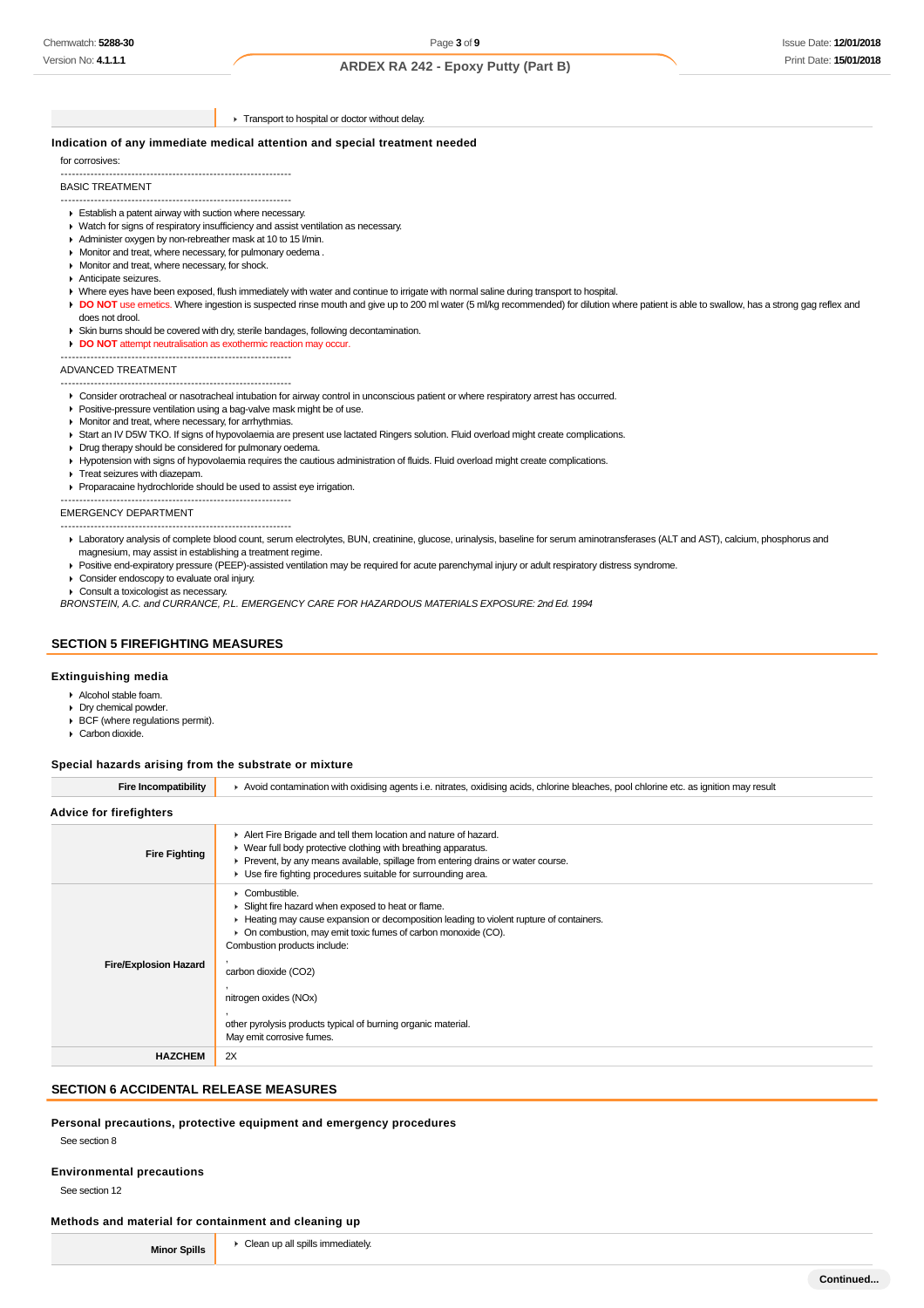|                     | Avoid breathing vapours/ aerosols/ or dusts and avoid contact with skin and eyes.<br>• Control personal contact with the substance, by using protective equipment.<br>Contain and absorb spill with sand, earth, inert material or vermiculite.<br>> Drains for storage or use areas should have retention basins for pH adjustments and dilution of spills before discharge or disposal of material.<br>$\triangleright$ Check regularly for spills and leaks. |
|---------------------|-----------------------------------------------------------------------------------------------------------------------------------------------------------------------------------------------------------------------------------------------------------------------------------------------------------------------------------------------------------------------------------------------------------------------------------------------------------------|
| <b>Major Spills</b> | $\blacktriangleright$ Clear area of personnel and move upwind.<br>Alert Fire Brigade and tell them location and nature of hazard.<br>• Wear full body protective clothing with breathing apparatus.<br>• Prevent, by any means available, spillage from entering drains or water course.                                                                                                                                                                        |

Personal Protective Equipment advice is contained in Section 8 of the SDS.

# **SECTION 7 HANDLING AND STORAGE**

#### **Precautions for safe handling**

| Safe handling     | Avoid all personal contact, including inhalation.<br>• Wear protective clothing when risk of exposure occurs.<br>• Use in a well-ventilated area.<br>• WARNING: To avoid violent reaction. ALWAYS add material to water and NEVER water to material. |
|-------------------|------------------------------------------------------------------------------------------------------------------------------------------------------------------------------------------------------------------------------------------------------|
| Other information | Store in original containers.<br>▶ Keep containers securely sealed.<br>▶ No smoking, naked lights or ignition sources.<br>Store in a cool, dry, well-ventilated area.                                                                                |

#### **Conditions for safe storage, including any incompatibilities**

| Suitable container      | For low viscosity materials<br>• Drums and jerricans must be of the non-removable head type.<br>• Where a can is to be used as an inner package, the can must have a screwed enclosure.<br>For materials with a viscosity of at least 2680 cSt. (23 deg. C) and solids (between 15 C deg. and 40 deg C.):<br>Removable head packaging;<br>$\triangleright$ Cans with friction closures and<br>$\blacktriangleright$ low pressure tubes and cartridges<br>may be used. |
|-------------------------|-----------------------------------------------------------------------------------------------------------------------------------------------------------------------------------------------------------------------------------------------------------------------------------------------------------------------------------------------------------------------------------------------------------------------------------------------------------------------|
| Storage incompatibility | Avoid cross contamination between the two liquid parts of product (kit).<br>If two part products are mixed or allowed to mix in proportions other than manufacturer's recommendation, polymerisation with gelation and evolution of<br>heat (exotherm) may occur.<br>This excess heat may generate toxic vapour<br>Avoid reaction with oxidising agents<br>Avoid strong acids, bases.                                                                                 |

# **SECTION 8 EXPOSURE CONTROLS / PERSONAL PROTECTION**

#### **Control parameters**

### **OCCUPATIONAL EXPOSURE LIMITS (OEL)**

**INGREDIENT DATA**

#### Not Available

#### **EMERGENCY LIMITS**

| Ingredient                                    | <b>Material name</b>                    | TEEL-1              | TEEL-2              | TEEL-3    |
|-----------------------------------------------|-----------------------------------------|---------------------|---------------------|-----------|
| triethylenetetramine                          | Triethylenetetramine                    | 3 ppm               | 14 ppm              | 83 ppm    |
| $2,4,6-$<br>tris[(dimethylamino)methyl]phenol | Tris(dimethylaminomethyl)phenol, 2,4,6- | 3.6 mg/m3           | $40 \text{ mg/m}$ 3 | 240 mg/m3 |
|                                               |                                         |                     |                     |           |
| Ingredient                                    | <b>Original IDLH</b>                    | <b>Revised IDLH</b> |                     |           |
| triethylenetetramine                          | Not Available                           | Not Available       |                     |           |
| $2,4,6-$<br>tris[(dimethylamino)methyl]phenol | Not Available                           | Not Available       |                     |           |

#### **Exposure controls**

| Appropriate engineering<br>controls | Engineering controls are used to remove a hazard or place a barrier between the worker and the hazard. Well-designed engineering controls can be<br>highly effective in protecting workers and will typically be independent of worker interactions to provide this high level of protection.<br>The basic types of engineering controls are:<br>Process controls which involve changing the way a job activity or process is done to reduce the risk.<br>Enclosure and/or isolation of emission source which keeps a selected hazard "physically" away from the worker and ventilation that strategically "adds" and<br>"removes" air in the work environment. |
|-------------------------------------|-----------------------------------------------------------------------------------------------------------------------------------------------------------------------------------------------------------------------------------------------------------------------------------------------------------------------------------------------------------------------------------------------------------------------------------------------------------------------------------------------------------------------------------------------------------------------------------------------------------------------------------------------------------------|
| <b>Personal protection</b>          | <b>TO CP EST</b>                                                                                                                                                                                                                                                                                                                                                                                                                                                                                                                                                                                                                                                |
| Eye and face protection             | Chemical goggles.<br>Full face shield may be required for supplementary but never for primary protection of eyes.<br>► Contact lenses may pose a special hazard; soft contact lenses may absorb and concentrate irritants. A written policy document, describing the wearing<br>of lenses or restrictions on use, should be created for each workplace or task.                                                                                                                                                                                                                                                                                                 |
| <b>Skin protection</b>              | See Hand protection below                                                                                                                                                                                                                                                                                                                                                                                                                                                                                                                                                                                                                                       |
|                                     |                                                                                                                                                                                                                                                                                                                                                                                                                                                                                                                                                                                                                                                                 |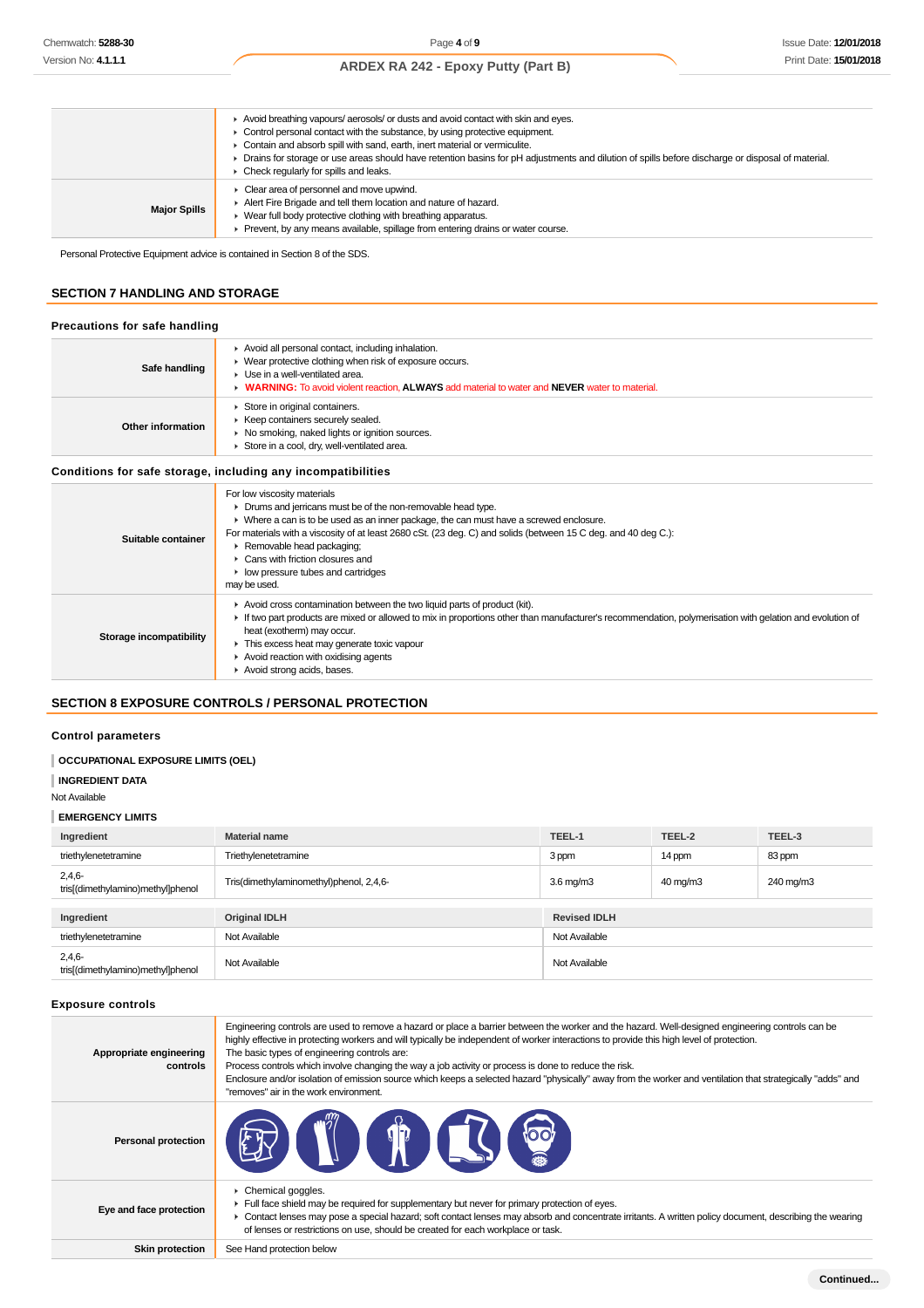| Hands/feet protection  | ▶ Wear chemical protective gloves, e.g. PVC.<br>• Wear safety footwear or safety gumboots, e.g. Rubber<br><b>NOTE:</b><br>The material may produce skin sensitisation in predisposed individuals. Care must be taken, when removing gloves and other protective equipment, to<br>avoid all possible skin contact.<br>► Contaminated leather items, such as shoes, belts and watch-bands should be removed and destroyed. |
|------------------------|--------------------------------------------------------------------------------------------------------------------------------------------------------------------------------------------------------------------------------------------------------------------------------------------------------------------------------------------------------------------------------------------------------------------------|
| <b>Body protection</b> | See Other protection below                                                                                                                                                                                                                                                                                                                                                                                               |
| Other protection       | $\triangleright$ Overalls.<br>PVC Apron.<br>▶ PVC protective suit may be required if exposure severe.<br>Eyewash unit.                                                                                                                                                                                                                                                                                                   |
| <b>Thermal hazards</b> | Not Available                                                                                                                                                                                                                                                                                                                                                                                                            |

#### **Recommended material(s)**

#### **GLOVE SELECTION INDEX**

Glove selection is based on a modified presentation of the:

 **"Forsberg Clothing Performance Index".**

 The effect(s) of the following substance(s) are taken into account in the **computergenerated** selection:

ARDEX RA 242 - Epoxy Putty (Part B)

| <b>Material</b> | <b>CPI</b> |
|-----------------|------------|
| <b>BUTYL</b>    | C          |
| <b>NEOPRENE</b> | C          |
| <b>NITRILE</b>  | C          |
| PE/EVAL/PE      | C          |
| <b>VITON</b>    | C          |

\* CPI - Chemwatch Performance Index

A: Best Selection

B: Satisfactory; may degrade after 4 hours continuous immersion

C: Poor to Dangerous Choice for other than short term immersion

**NOTE**: As a series of factors will influence the actual performance of the glove, a final selection must be based on detailed observation. -

\* Where the glove is to be used on a short term, casual or infrequent basis, factors such as

"feel" or convenience (e.g. disposability), may dictate a choice of gloves which might otherwise be unsuitable following long-term or frequent use. A qualified practitioner should be consulted.

#### **Respiratory protection**

Type AK-P Filter of sufficient capacity. (AS/NZS 1716 & 1715, EN 143:2000 & 149:2001, ANSI Z88 or national equivalent)

Selection of the Class and Type of respirator will depend upon the level of breathing zone contaminant and the chemical nature of the contaminant. Protection Factors (defined as the ratio of contaminant outside and inside the mask) may also be important.

| Required<br>minimum<br>protection factor | Maximum gas/vapour<br>concentration present in air<br>p.p.m. (by volume) | Half-face<br>Respirator | <b>Full-Face</b><br>Respirator    |
|------------------------------------------|--------------------------------------------------------------------------|-------------------------|-----------------------------------|
| up to 10                                 | 1000                                                                     | AK-AUS/<br>Class1 P2    | ٠                                 |
| up to 50                                 | 1000                                                                     | ۰                       | AK-AUS/<br>Class 1 P <sub>2</sub> |
| up to 50                                 | 5000                                                                     | Airline *               | ٠                                 |
| up to $100$                              | 5000                                                                     | ۰                       | AK-2 P2                           |
| up to $100$                              | 10000                                                                    | ۰                       | AK-3 P2                           |
| $100+$                                   |                                                                          |                         | Airline**                         |

\* - Continuous Flow \*\* - Continuous-flow or positive pressure demand

A(All classes) = Organic vapours, B AUS or B1 = Acid gasses, B2 = Acid gas or hydrogen cyanide(HCN), B3 = Acid gas or hydrogen cyanide(HCN), E = Sulfur dioxide(SO2), G = Agricultural chemicals,  $K =$  Ammonia(NH3), Hg = Mercury, NO = Oxides of nitrogen, MB = Methyl bromide, AX = Low boiling point organic compounds(below 65 degC)

Cartridge respirators should never be used for emergency ingress or in areas of unknown vapour concentrations or oxygen content. The wearer must be warned to leave the contaminated area immediately on detecting any odours through the respirator. The odour may indicate that the mask is not functioning properly, that the vapour concentration is too high, or that the mask is not properly fitted. Because of these limitations, only restricted use of cartridge respirators is considered appropriate.

#### **SECTION 9 PHYSICAL AND CHEMICAL PROPERTIES**

#### **Information on basic physical and chemical properties**

| Appearance                                      | Greyish black paste with slight odour; does not mix with water. |                                            |                |
|-------------------------------------------------|-----------------------------------------------------------------|--------------------------------------------|----------------|
|                                                 |                                                                 |                                            |                |
| <b>Physical state</b>                           | Non Slump Paste                                                 | Relative density (Water = 1)               | $1.9 - 2.0$    |
| Odour                                           | Not Available                                                   | Partition coefficient n-octanol /<br>water | Not Available  |
| <b>Odour threshold</b>                          | Not Available                                                   | Auto-ignition temperature (°C)             | Not Available  |
| pH (as supplied)                                | Not Applicable                                                  | <b>Decomposition temperature</b>           | Not Available  |
| Melting point / freezing point<br>(°C)          | Not Available                                                   | <b>Viscosity (cSt)</b>                     | Not Available  |
| Initial boiling point and boiling<br>range (°C) | Not Available                                                   | Molecular weight (g/mol)                   | Not Applicable |
| Flash point (°C)                                | >105                                                            | <b>Taste</b>                               | Not Available  |
| <b>Evaporation rate</b>                         | Not Available                                                   | <b>Explosive properties</b>                | Not Available  |
| <b>Flammability</b>                             | Not Applicable                                                  | <b>Oxidising properties</b>                | Not Available  |
| Upper Explosive Limit (%)                       | Not Available                                                   | Surface Tension (dyn/cm or<br>$mN/m$ )     | Not Available  |
| Lower Explosive Limit (%)                       | Not Available                                                   | <b>Volatile Component (%vol)</b>           | Not Available  |
| Vapour pressure (kPa)                           | Not Available                                                   | Gas group                                  | Not Available  |
| Solubility in water (g/L)                       | Immiscible                                                      | pH as a solution (1%)                      | Not Applicable |
| Vapour density (Air = 1)                        | Not Available                                                   | VOC g/L                                    | Not Available  |

#### **SECTION 10 STABILITY AND REACTIVITY**

**Reactivity** See section 7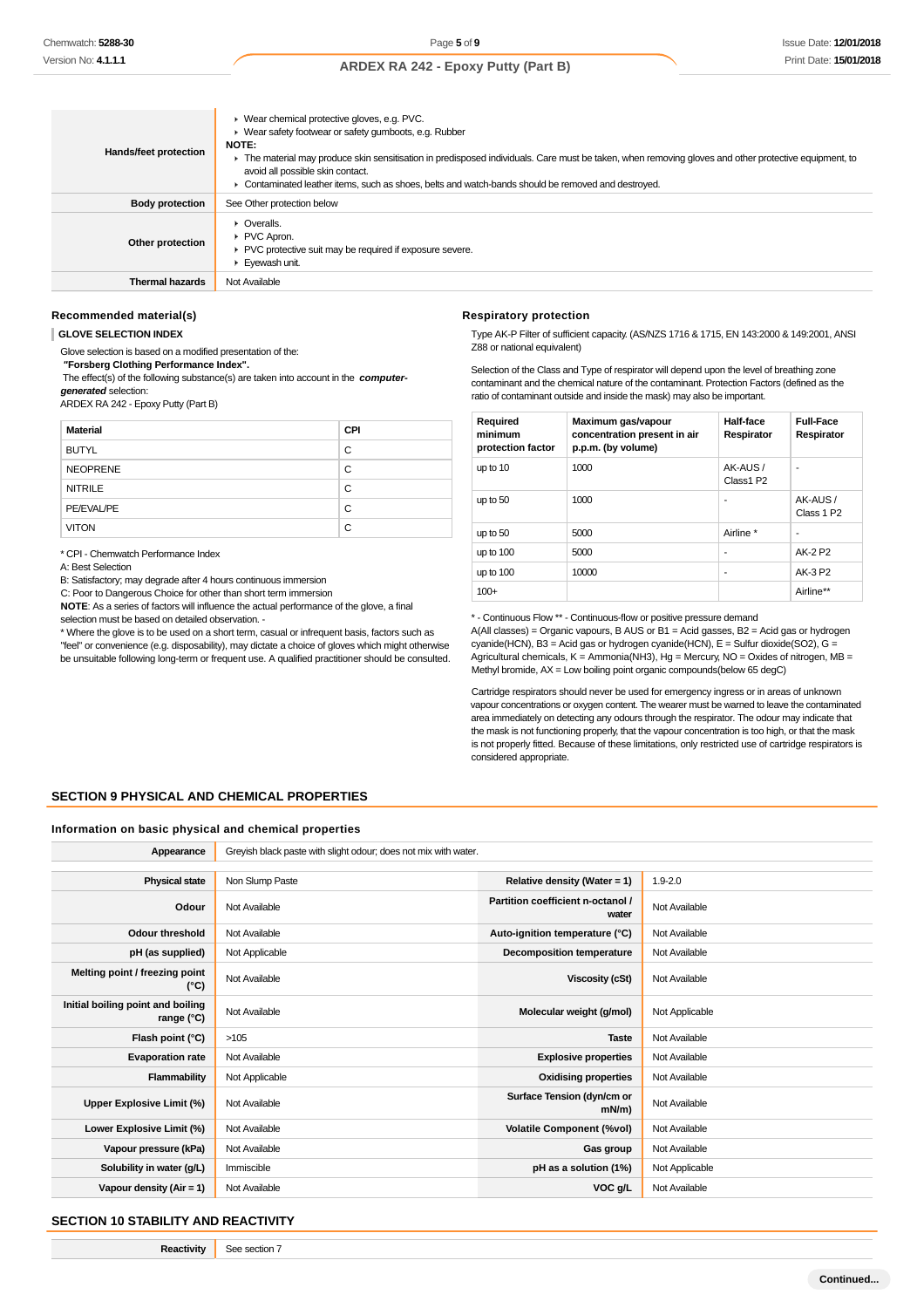| <b>Chemical stability</b>                    | • Unstable in the presence of incompatible materials.<br>▶ Product is considered stable.<br>Hazardous polymerisation will not occur. |
|----------------------------------------------|--------------------------------------------------------------------------------------------------------------------------------------|
| <b>Possibility of hazardous</b><br>reactions | See section 7                                                                                                                        |
| <b>Conditions to avoid</b>                   | See section 7                                                                                                                        |
| Incompatible materials                       | See section 7                                                                                                                        |
| Hazardous decomposition<br>products          | See section 5                                                                                                                        |

# **SECTION 11 TOXICOLOGICAL INFORMATION**

# **Information on toxicological effects**

| Inhaled             | Inhaling corrosive bases may irritate the respiratory tract. Symptoms include cough, choking, pain and damage to the mucous membrane.                                                                                                                                                                                                                                                                                                                                                                                                                                               |
|---------------------|-------------------------------------------------------------------------------------------------------------------------------------------------------------------------------------------------------------------------------------------------------------------------------------------------------------------------------------------------------------------------------------------------------------------------------------------------------------------------------------------------------------------------------------------------------------------------------------|
| Ingestion           | The material can produce chemical burns within the oral cavity and gastrointestinal tract following ingestion.<br>Accidental ingestion of the material may be damaging to the health of the individual.                                                                                                                                                                                                                                                                                                                                                                             |
| <b>Skin Contact</b> | Skin contact with the material may be harmful; systemic effects may result following absorption.<br>The material can produce chemical burns following direct contact with the skin.<br>Open cuts, abraded or irritated skin should not be exposed to this material<br>Entry into the blood-stream, through, for example, cuts, abrasions or lesions, may produce systemic injury with harmful effects. Examine the skin prior to the<br>use of the material and ensure that any external damage is suitably protected.                                                              |
| Eye                 | The material can produce chemical burns to the eye following direct contact. Vapours or mists may be extremely irritating.<br>If applied to the eyes, this material causes severe eye damage.                                                                                                                                                                                                                                                                                                                                                                                       |
| Chronic             | Repeated or prolonged exposure to corrosives may result in the erosion of teeth, inflammatory and ulcerative changes in the mouth and necrosis (rarely) of<br>the jaw. Bronchial irritation, with cough, and frequent attacks of bronchial pneumonia may ensue.<br>Substance accumulation, in the human body, may occur and may cause some concern following repeated or long-term occupational exposure.<br>There is limited evidence that, skin contact with this product is more likely to cause a sensitisation reaction in some persons compared to the general<br>population. |

| ARDEX RA 242 - Epoxy Putty (Part<br>B)        | <b>TOXICITY</b>                                          | <b>IRRITATION</b>                                                                                                                                |
|-----------------------------------------------|----------------------------------------------------------|--------------------------------------------------------------------------------------------------------------------------------------------------|
|                                               | Dermal (None) LD50: 1100 mg/kg <sup>*[2]</sup>           | Not Available                                                                                                                                    |
|                                               | Inhalation (None) LC50: >20 mg/l <sup>*[2]</sup>         |                                                                                                                                                  |
|                                               | Oral (None) LD50: 3700 mg/kg <sup>*[2]</sup>             |                                                                                                                                                  |
|                                               | <b>TOXICITY</b>                                          | <b>IRRITATION</b>                                                                                                                                |
|                                               | Dermal (rabbit) LD50: 805 mg/kg <sup>[2]</sup>           | Eye (rabbit):20 mg/24 h - moderate                                                                                                               |
| triethylenetetramine                          | Oral (rat) LD50: 2500 mg/kg <sup>[2]</sup>               | Eye (rabbit); 49 mg - SEVERE                                                                                                                     |
|                                               |                                                          | Skin (rabbit): 490 mg open SEVERE                                                                                                                |
|                                               |                                                          | Skin (rabbit): 5 mg/24 SEVERE                                                                                                                    |
|                                               | <b>TOXICITY</b>                                          | <b>IRRITATION</b>                                                                                                                                |
| $2,4,6-$<br>tris[(dimethylamino)methyl]phenol | dermal (rat) LD50: 1280 mg/kg <sup>[2]</sup>             | Eye (rabbit): 0.05 mg/24h - SEVERE                                                                                                               |
|                                               | Inhalation (rat) LC50: > 0.125 mg/l/1hr.] <sup>[2]</sup> | Skin (rabbit): 2 mg/24h - SEVERE                                                                                                                 |
|                                               | Oral (rat) LD50: 1200 mg/kg <sup>[2]</sup>               |                                                                                                                                                  |
| Legend:                                       |                                                          | 1. Value obtained from Europe ECHA Registered Substances - Acute toxicity 2.* Value obtained from manufacturer's SDS. Unless otherwise specified |

data extracted from RTECS - Register of Toxic Effect of chemical Substances

| <b>TRIETHYLENETETRAMINE</b> | The following information refers to contact allergens as a group and may not be specific to this product.<br>Contact allergies quickly manifest themselves as contact eczema, more rarely as urticaria or Quincke's oedema. The pathogenesis of contact eczema<br>involves a cell-mediated (T lymphocytes) immune reaction of the delayed type. Other allergic skin reactions, e.g. contact urticaria, involve antibody-mediated<br>immune reactions.<br>Ethyleneamines are very reactive and can cause chemical burns, skin rashes and asthma-like symptoms. It is readily absorbed through the skin and may<br>cause eye blindness and irreparable damage. As such, they require careful handling. In general, the low-molecular weight polyamines have been positive<br>in the Ames assay (for genetic damage); however, this is probably due to their ability to chelate copper.<br>The material may produce severe irritation to the eye causing pronounced inflammation. Repeated or prolonged exposure to irritants may produce<br>conjunctivitis.<br>The material may cause severe skin irritation after prolonged or repeated exposure and may produce on contact skin redness, swelling, the production of<br>vesicles, scaling and thickening of the skin. Repeated exposures may produce severe ulceration.<br>For alkyl polyamines:<br>The alkyl polyamines cluster consists of two terminal primary and at least one secondary amine groups and are derivatives of low molecular weight<br>ethylenediamine, propylenediamine or hexanediamine. Toxicity depends on route of exposure. Cluster members have been shown to cause skin irritation or<br>sensitisation, eye irritation and genetic defects, but have not been shown to cause cancer.<br>Asthma-like symptoms may continue for months or even years after exposure to the material ends. This may be due to a non-allergic condition known as<br>reactive airways dysfunction syndrome (RADS) which can occur after exposure to high levels of highly irritating compound. Main criteria for diagnosing<br>RADS include the absence of previous airways disease in a non-atopic individual, with sudden onset of persistent asthma-like symptoms within minutes to<br>hours of a documented exposure to the irritant. Other criteria for diagnosis of RADS include a reversible airflow pattern on lung function tests, moderate to<br>severe bronchial hyperreactivity on methacholine challenge testing, and the lack of minimal lymphocytic inflammation, without eosinophilia.<br>Triethylenetetramine is a severe irritant to skin and eyes and may induce skin sensitisation. Acute exposure to saturated vapour via inhalation was tolerated<br>without impairment but exposure to aerosol may lead to reversible irritations of the mucous membranes in the airways. Studies done on experimental<br>animals showed that it does not cause cancer or foetal developmental defects. |
|-----------------------------|---------------------------------------------------------------------------------------------------------------------------------------------------------------------------------------------------------------------------------------------------------------------------------------------------------------------------------------------------------------------------------------------------------------------------------------------------------------------------------------------------------------------------------------------------------------------------------------------------------------------------------------------------------------------------------------------------------------------------------------------------------------------------------------------------------------------------------------------------------------------------------------------------------------------------------------------------------------------------------------------------------------------------------------------------------------------------------------------------------------------------------------------------------------------------------------------------------------------------------------------------------------------------------------------------------------------------------------------------------------------------------------------------------------------------------------------------------------------------------------------------------------------------------------------------------------------------------------------------------------------------------------------------------------------------------------------------------------------------------------------------------------------------------------------------------------------------------------------------------------------------------------------------------------------------------------------------------------------------------------------------------------------------------------------------------------------------------------------------------------------------------------------------------------------------------------------------------------------------------------------------------------------------------------------------------------------------------------------------------------------------------------------------------------------------------------------------------------------------------------------------------------------------------------------------------------------------------------------------------------------------------------------------------------------------------------------------------------------------------------------------------------------------------------------------------------------------------------------------------------------------------------------------------------------------------------------------------------------|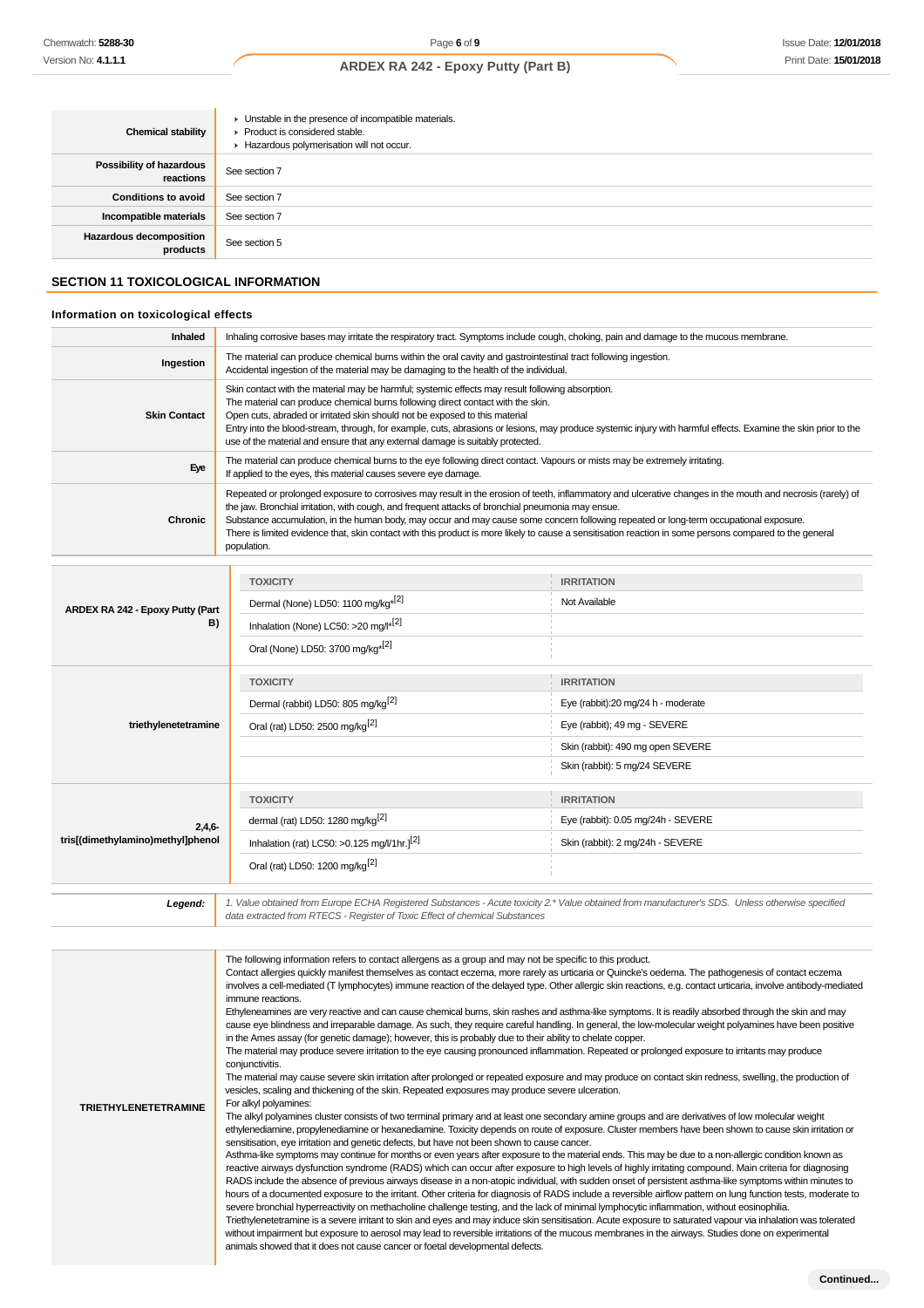Exposure to the material for prolonged periods may cause physical defects in the developing embryo (teratogenesis).

| <b>Acute Toxicity</b>                       | $\checkmark$   | Carcinogenicity                 |                                                                                          |
|---------------------------------------------|----------------|---------------------------------|------------------------------------------------------------------------------------------|
| <b>Skin Irritation/Corrosion</b>            | $\checkmark$   | Reproductivity                  | $\circ$                                                                                  |
| <b>Serious Eye Damage/Irritation</b>        | $\checkmark$   | <b>STOT - Single Exposure</b>   |                                                                                          |
| <b>Respiratory or Skin</b><br>sensitisation | $\circledcirc$ | <b>STOT - Repeated Exposure</b> | $\circ$                                                                                  |
| Mutagenicity                                | $\circ$        | <b>Aspiration Hazard</b>        | $\circ$                                                                                  |
|                                             |                | Legend:                         | $\blacktriangleright$ - Data available but does not fill the criteria for classification |

 $\blacktriangleright$  – Data available to make classification

 $\bigcirc$  – Data Not Available to make classification

# **SECTION 12 ECOLOGICAL INFORMATION**

| <b>Toxicity</b>                               |                  |                                                                                        |                                                                                                                                                                                                                                                                                                       |                  |                  |
|-----------------------------------------------|------------------|----------------------------------------------------------------------------------------|-------------------------------------------------------------------------------------------------------------------------------------------------------------------------------------------------------------------------------------------------------------------------------------------------------|------------------|------------------|
| ARDEX RA 242 - Epoxy Putty (Part<br>B)        | <b>ENDPOINT</b>  | <b>TEST DURATION (HR)</b>                                                              | <b>SPECIES</b>                                                                                                                                                                                                                                                                                        | VALUE            | <b>SOURCE</b>    |
|                                               | Not<br>Available | Not Available                                                                          | Not Available                                                                                                                                                                                                                                                                                         | Not<br>Available | Not<br>Available |
|                                               | <b>ENDPOINT</b>  | <b>TEST DURATION (HR)</b>                                                              | <b>SPECIES</b>                                                                                                                                                                                                                                                                                        | <b>VALUE</b>     | <b>SOURCE</b>    |
|                                               | LC50             | 96                                                                                     | Fish                                                                                                                                                                                                                                                                                                  | 180mg/L          |                  |
| triethylenetetramine                          | EC50             | 48                                                                                     | Crustacea                                                                                                                                                                                                                                                                                             | 31.1mg/L         | $\mathbf{1}$     |
|                                               | EC50             | 72                                                                                     | Algae or other aquatic plants                                                                                                                                                                                                                                                                         | $2.5$ mg/L       |                  |
|                                               | <b>NOEC</b>      | 72                                                                                     | Algae or other aquatic plants                                                                                                                                                                                                                                                                         | $<$ 2.5mg/L      | ∴ 1              |
|                                               | <b>ENDPOINT</b>  | <b>TEST DURATION (HR)</b>                                                              | <b>SPECIES</b>                                                                                                                                                                                                                                                                                        | VALUE            | <b>SOURCE</b>    |
| $2,4,6-$<br>tris[(dimethylamino)methyl]phenol | Not<br>Available | Not Available                                                                          | Not Available                                                                                                                                                                                                                                                                                         | Not<br>Available | Not<br>Available |
|                                               |                  |                                                                                        |                                                                                                                                                                                                                                                                                                       |                  |                  |
| Legend:                                       |                  | (Japan) - Bioconcentration Data 7. METI (Japan) - Bioconcentration Data 8. Vendor Data | Extracted from 1. IUCLID Toxicity Data 2. Europe ECHA Registered Substances - Ecotoxicological Information - Aquatic Toxicity 3. EPIWIN Suite V3.12<br>(QSAR) - Aquatic Toxicity Data (Estimated) 4. US EPA, Ecotox database - Aquatic Toxicity Data 5. ECETOC Aquatic Hazard Assessment Data 6. NITE |                  |                  |

Harmful to aquatic organisms, may cause long-term adverse effects in the aquatic environment. Prevent, by any means available, spillage from entering drains or water courses. **DO NOT** discharge into sewer or waterways.

#### **Persistence and degradability**

| Ingredient                                    | Persistence: Water/Soil | Persistence: Air |
|-----------------------------------------------|-------------------------|------------------|
| triethylenetetramine                          | LOW                     | LOW              |
| $2,4,6-$<br>tris[(dimethylamino)methyl]phenol | <b>HIGH</b>             | <b>HIGH</b>      |

### **Bioaccumulative potential**

| Ingredient                                    | <b>Bioaccumulation</b>    |
|-----------------------------------------------|---------------------------|
| triethvlenetetramine                          | LOW (LogKOW = $-2.6464$ ) |
| $2,4,6-$<br>tris[(dimethylamino)methyl]phenol | LOW (LogKOW = $0.773$ )   |

#### **Mobility in soil**

| Ingredient                                    | <b>Mobility</b>       |
|-----------------------------------------------|-----------------------|
| triethylenetetramine                          | $LOW (KOC = 309.9)$   |
| $2,4,6-$<br>tris[(dimethylamino)methyl]phenol | LOW ( $KOC = 15130$ ) |

# **SECTION 13 DISPOSAL CONSIDERATIONS**

#### **Waste treatment methods**

| Product / Packaging disposal | Containers may still present a chemical hazard/ danger when empty.<br>Return to supplier for reuse/ recycling if possible.<br>Otherwise:<br>If container can not be cleaned sufficiently well to ensure that residuals do not remain or if the container cannot be used to store the same product, then<br>puncture containers, to prevent re-use, and bury at an authorised landfill.<br>Where possible retain label warnings and SDS and observe all notices pertaining to the product.<br>Recycle wherever possible.<br>► Consult manufacturer for recycling options or consult local or regional waste management authority for disposal if no suitable treatment or disposal<br>facility can be identified.<br>F Treat and neutralise at an approved treatment plant. Treatment should involve: Mixing or slurrying in water; Neutralisation followed by: burial in a land-fill |  |  |  |
|------------------------------|--------------------------------------------------------------------------------------------------------------------------------------------------------------------------------------------------------------------------------------------------------------------------------------------------------------------------------------------------------------------------------------------------------------------------------------------------------------------------------------------------------------------------------------------------------------------------------------------------------------------------------------------------------------------------------------------------------------------------------------------------------------------------------------------------------------------------------------------------------------------------------------|--|--|--|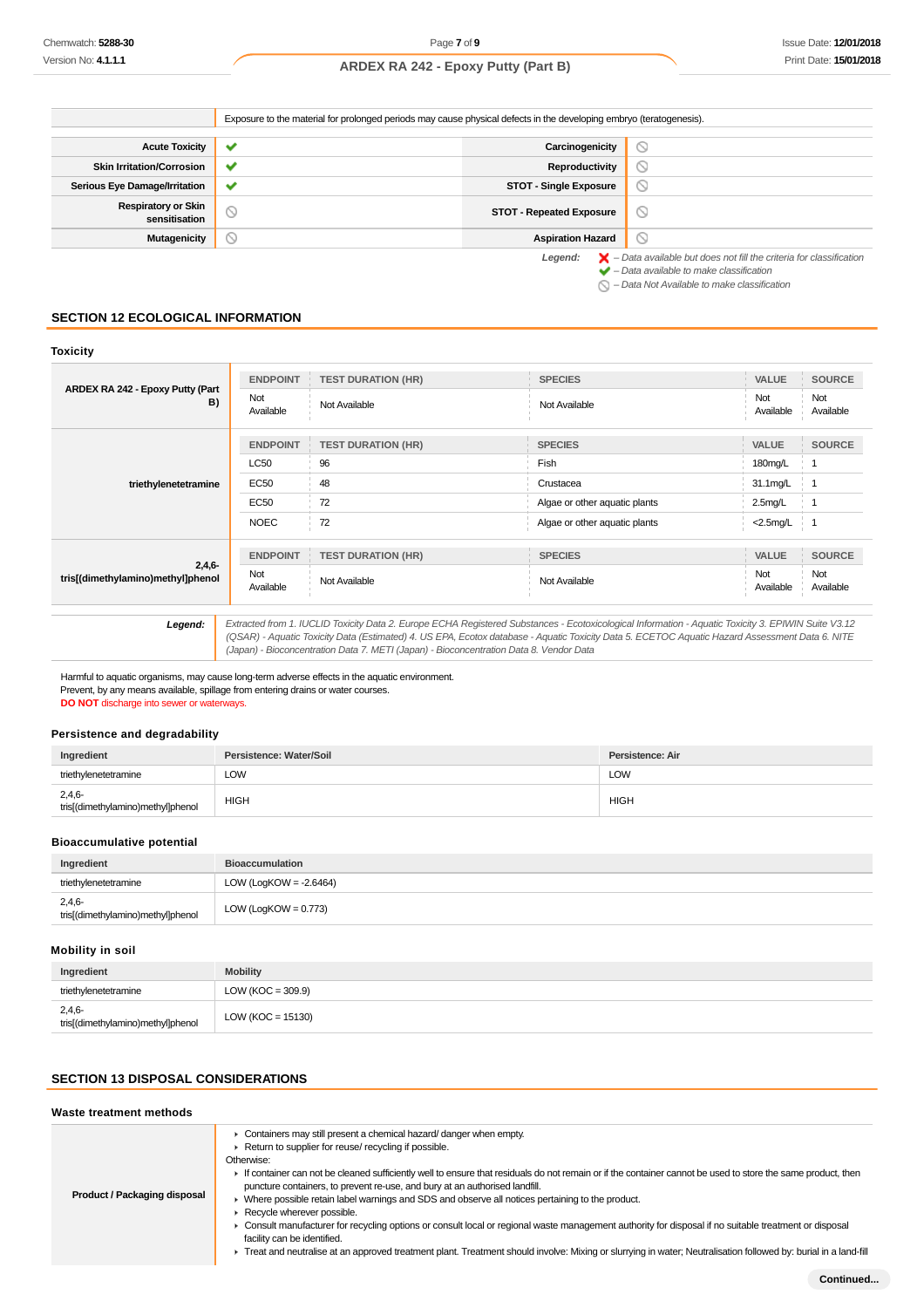| ► specifically licensed to accept chemical and / or pharmaceutical wastes or Incineration in a licensed apparatus (after admixture with suitable combustible<br>material) |
|---------------------------------------------------------------------------------------------------------------------------------------------------------------------------|
| Decontaminate empty containers.                                                                                                                                           |

# **SECTION 14 TRANSPORT INFORMATION**

#### **Labels Required**

| <b>Marine Pollutant</b>         | <b>NO</b>                                                                  |
|---------------------------------|----------------------------------------------------------------------------|
| <b>HAZCHEM</b>                  | 2X                                                                         |
| Land transport (ADG)            |                                                                            |
| <b>UN number</b>                | 2259                                                                       |
| UN proper shipping name         | TRIETHYLENETETRAMINE                                                       |
| Transport hazard class(es)      | Class<br>8<br>Not Applicable<br>Subrisk                                    |
| Packing group                   | $\mathbf{I}$                                                               |
| <b>Environmental hazard</b>     | Not Applicable                                                             |
| Special precautions for user    | Not Applicable<br>Special provisions<br>Limited quantity<br>1 <sub>L</sub> |
| Air transport (ICAO-IATA / DGR) |                                                                            |
| <b>UN number</b>                | 2259                                                                       |
| UN proper shipping name         | Triethylenetetramine                                                       |
|                                 | <b>ICAO/IATA Class</b><br>8                                                |

| Transport hazard class(es)   | ICAO / IATA Subrisk<br>Not Applicable                     |                |
|------------------------------|-----------------------------------------------------------|----------------|
|                              | <b>ERG Code</b><br>8L                                     |                |
| Packing group                | $\mathbf{I}$                                              |                |
| <b>Environmental hazard</b>  | Not Applicable                                            |                |
|                              | Special provisions                                        | Not Applicable |
|                              | Cargo Only Packing Instructions                           | 855            |
|                              | Cargo Only Maximum Qty / Pack                             | 30 L           |
| Special precautions for user | Passenger and Cargo Packing Instructions                  | 851            |
|                              | Passenger and Cargo Maximum Qty / Pack                    | 1 <sub>L</sub> |
|                              | Passenger and Cargo Limited Quantity Packing Instructions | Y840           |
|                              | Passenger and Cargo Limited Maximum Qty / Pack            | 0.5L           |
|                              |                                                           |                |

## **Sea transport (IMDG-Code / GGVSee)**

| <b>UN number</b>             | 2259                                                                                                                      |
|------------------------------|---------------------------------------------------------------------------------------------------------------------------|
| UN proper shipping name      | <b>TRIETHYLENETETRAMINE</b>                                                                                               |
| Transport hazard class(es)   | <b>IMDG Class</b><br>8<br>Not Applicable<br><b>IMDG Subrisk</b>                                                           |
| Packing group                | Ш                                                                                                                         |
| <b>Environmental hazard</b>  | Not Applicable                                                                                                            |
| Special precautions for user | <b>EMS Number</b><br>$F-A$ , $S-B$<br>Special provisions<br>Not Applicable<br><b>Limited Quantities</b><br>1 <sub>L</sub> |

**Transport in bulk according to Annex II of MARPOL and the IBC code** Not Applicable

# **SECTION 15 REGULATORY INFORMATION**